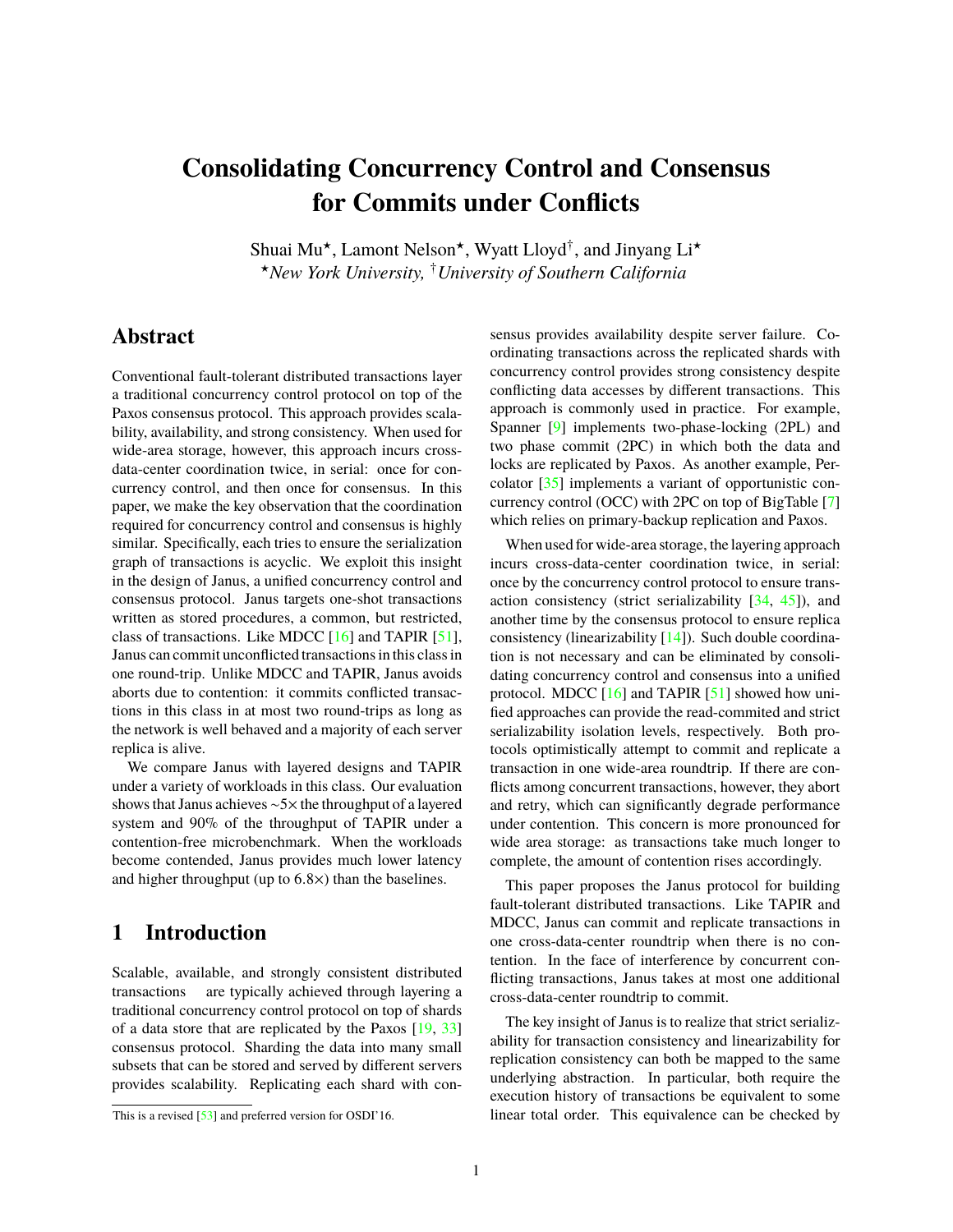constructing a serialization graph based on the execution history. Each vertex in the graph corresponds to a transaction. Each edge represents a dependency between two transactions due to replication or conflicting data access. Specifically, if transactions  $T_1$  and  $T_2$  make conflicting access to some data item, then there exists an edge  $T_1 \rightarrow T_2$ if a shard responsible for the conflicted data item executes *or replicates*  $T_1$  before  $T_2$ . An equivalent linear total order for both strict serializability and linearizability can be found if there are no cycles in this graph.

Janus ensures an acyclic serialization graph in two ways. First, Janus captures a preliminary graph by tracking the dependencies of conflicting transactions as they *arrive* at the servers that replicate each shard. The coordinator of a transaction *T* then collects and propagates *T*'s dependencies from sufficiently large quorums of the servers that replicate each shard. The actual execution of *T* is deferred until the coordinator is certain that all of *T*'s participating shards have obtained all dependencies for *T*. Second, although the dependency graph based on the arrival orders of transactions may contain cycles, *T*'s participating shards re-order transactions in cycles in the same deterministic order to ensure an acyclic serialization graph. This provides strict serializability because all servers execute conflicting transactions in the same order.

In the absence of contention, all participating shards can obtain all dependencies for *T* in a single cross-datacenter roundtrip. In the presence of contention, two types conflicts can appear: one among different transactions and the other during replication of the same transaction. Conflicts between different transactions can still be handled in a single cross-data-center roundtrip. They manifest as cycles in the dependency graph and are handled by ensuring deterministic execution re-ordering. Conflicts that appear during replication of the same transaction, however, require a second cross-data-center roundtrip to reach consensus among different server replicas with regard to the set of dependencies for the transaction. Neither scenario requires Janus to abort a transaction. Thus, Janus always commits with at most two cross-data-center roundtrips in the face of contention as long as network and machine failures do not conspire to prevent a majority of each server replica from communicating.

Janus's basic protocol and its ability to always commit assumes a common class of transactional workloads: oneshot transactions written as stored procedures. Stored procedures are frequently used [\[12,](#page-13-3) [13,](#page-13-4) [15,](#page-13-5) [22,](#page-14-6) [31,](#page-14-7) [40,](#page-14-8) [43,](#page-14-9) [46\]](#page-15-2) and send transaction logic to servers for execution as pieces instead of having clients execute the logic while simply reading and writing data to servers. Oneshot transactions preclude the execution output of one piece being used as input for a piece that executes on a different server. One-shot transactions are sufficient for many workloads, including the popular and canonical TPC-C benchmark. While the design of Janus can be extended to support general transactions, doing so comes at the cost of additional inter-server messages and the potential for aborts.

This approach of dependency tracking and execution re-ordering has been separately applied for concurrency control [\[31\]](#page-14-7) and consensus [\[20,](#page-14-10) [30\]](#page-14-11). The insight of Janus is that both concurrency control and consensus can use a common dependency graph to achieve consolidation without aborts.

We have implemented Janus in a transactional keyvalue storage system. To make apples-to-apples comparisons with existing protocols, we also implemented 2PL+MultiPaxos, OCC+MultiPaxos and TAPIR [\[51\]](#page-15-0) in the same framework. We ran experiments on Amazon EC2 across multiple availability regions using microbenchmarks and the popular TPC-C benchmark [\[1\]](#page-13-6). Our evaluation shows that Janus achieves ∼5× the throughput of layered systems and 90% of the throughput of TAPIR under a contention-free microbenchmark. When the workloads become contended due to skew or wide-area latency, Janus provides much lower latency and more throughput (up to <sup>6</sup>.8×) than existing systems by eliminating aborts.

# <span id="page-1-0"></span>**2 Overview**

This section describes the system setup we target, reviews background and motivation, and then provides a high level overview of how Janus unifies concurrency control and consensus.

#### **2.1 System Setup**

We target the wide-area setup where data is sharded across servers and each data shard is replicated in several geographically separate data centers to ensure availability. We assume each data center maintains a full replica of data, which is a common setup  $[4, 26]$  $[4, 26]$  $[4, 26]$ . This assumption is not strictly needed by existing protocols [\[9,](#page-13-0) [51\]](#page-15-0) or Janus. But, it simplifies the performance discussion in terms of the number of cross-data-center roundtrips needed to commit a transaction.

We adopt the execution model where transactions are represented as *stored procedures*, which is also commonly used [\[12,](#page-13-3) [13,](#page-13-4) [15,](#page-13-5) [22,](#page-14-6) [31,](#page-14-7) [40,](#page-14-8) [43,](#page-14-9) [46\]](#page-15-2). As data is sharded across machines, a transaction is made up of a series of stored procedures, referred to as *pieces*, each of which accesses data items belonging to a single shard. The execution of each piece is atomic with regard to other concurrent pieces through local locking. The stored-procedure execution model is crucial for Janus to achieve good performance under contention. As Janus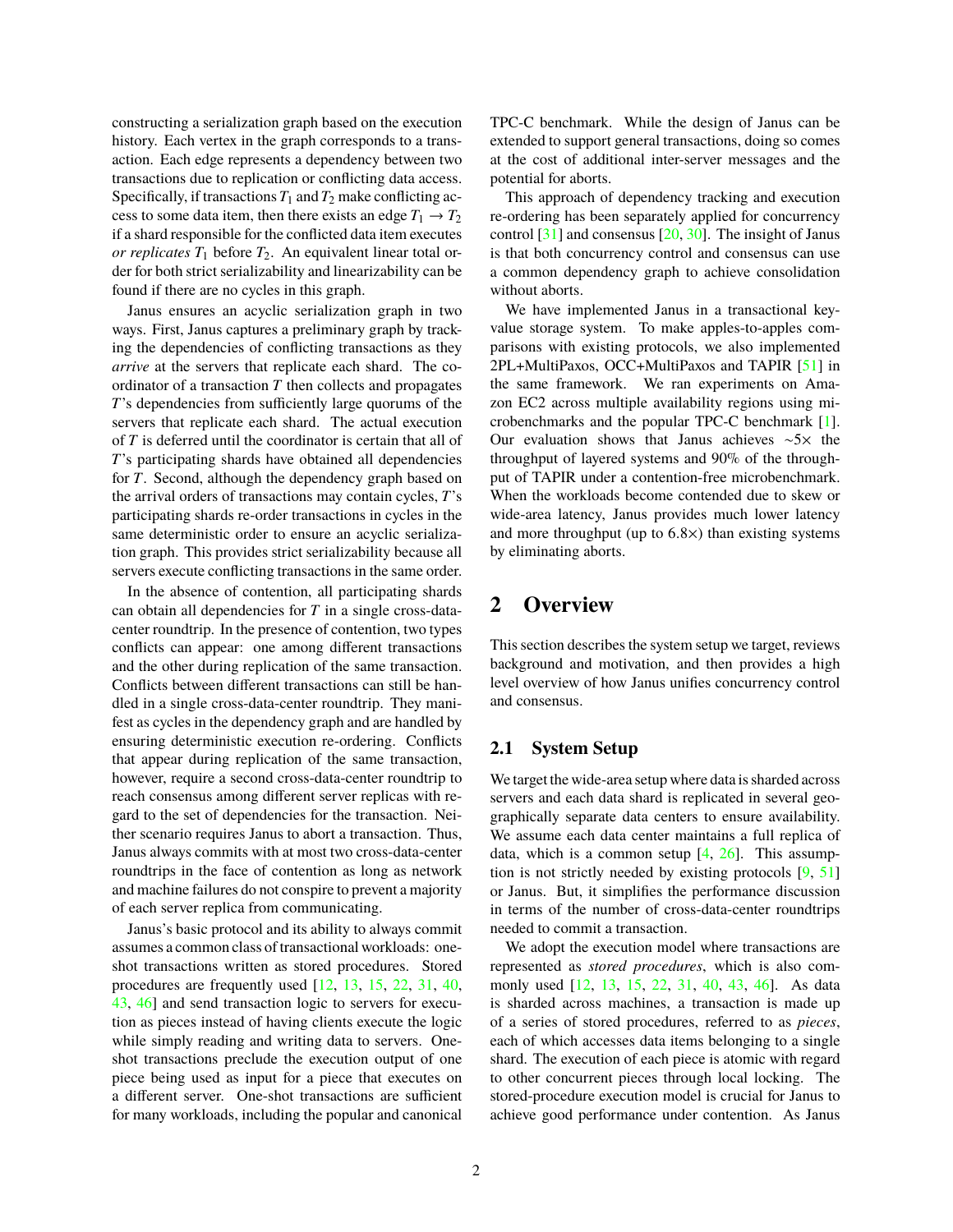<span id="page-2-1"></span>

| <b>System</b>          | <b>Commit latency in</b><br>wide-area RTTs | <b>How to resolve conflicts</b><br>during replication | <b>How to resolve conflicts</b><br>during execution/commit |
|------------------------|--------------------------------------------|-------------------------------------------------------|------------------------------------------------------------|
| 2PL+MultiPaxos [9]     | $2^*$                                      | Leader assigns ordering                               | Locking <sup>†</sup>                                       |
| $OCC+MultiPaxos [35]$  | $\gamma^*$                                 | Leader assigns ordering                               | Abort and retry                                            |
| Replicated Commit [28] |                                            | Leader assigns ordering                               | Abort and retry                                            |
| TAPIR $[51]$           |                                            | Abort and retry commit                                | Abort and retry                                            |
| MDCC $[16]$            |                                            | Retry via leader                                      | Abort                                                      |
| Janus                  |                                            | Reorder                                               | Reorder                                                    |

**Table 1: Wide-area commit latency and conflict resolution strategies for Janus and existing systems. MDCC provides read commited isolation, all other protocols provide strict serializability.**

must serialize the execution of conflicting pieces, stored procedures allows the execution to occur at the servers, which is much more efficient than if the execution was carried out by the clients over the network.

#### **2.2 Background and Motivation**

The standard approach to building fault-tolerant distributed transactions is to layer a concurrency control protocol on top of a consensus protocol used for replication. The layered design addresses three paramount challenges facing distributed transactional storage: consistency, scalability and availability.

- **Consistency** refers to the ability to preclude "bad" interleaving of concurrent conflicting operations. There are two kinds of conflicts: 1) transactions containing multiple pieces performing non-serializable data access at different data shards. 2) transactions replicating their writes to the same data shard in different orders at different replica servers. Concurrency control handles the first kind of conflict to achieve strict serializability [\[45\]](#page-14-5); consensus handles the second kind to achieve linearizability [\[14\]](#page-13-2).
- Scalability refers to the ability to improve performance by adding more machines. Concurrency control protocols naturally achieve scalability because they operate on individual data items that can be partitioned across machines. By contrast, consensus protocols do not address scalability as their state-machine approach duplicates all operations across replica servers.
- **Availability** refers to the ability to survive and recover from machine and network failures including crashes and arbitrary message delays. Solving the availability challenge is at the heart of consensus protocols while traditional concurrency control does not address it.

Because concurrency control and consensus each solves only two out of the above three challenges, it is natural to layer one on top of the other to cover all bases. For example, Spanner [\[9\]](#page-13-0) layers 2PL/2PC over Paxos. Percolator [\[35\]](#page-14-3) layers a variant of OCC over BigTable which relies on primary-backup replication and Paxos.

The layered design is simple conceptually, but does not provide the best performance. When one protocol is layered on top of the other, the coordination required for consistency occurs twice, serially; once at the concurrency control layer, and then once again at the consensus layer. This results in extra latency that is especially costly for wide area storage. This observation has been made by TAPIR and MDCC  $[16, 51]$  $[16, 51]$  $[16, 51]$ , which point out that layering suffers from over-coordination.

A unification of concurrency control and consensus can reduce the overhead of coordination. Such unification is possible because the consistency models for concurrency control (strict serializability [\[34,](#page-14-4) [45\]](#page-14-5)) and consensus (linearizability [\[14\]](#page-13-2)) share great similarity. Specifically, both try to satisfy the ordering constraints among conflicting operations to ensure equivalence to a linear total ordering. Table [1](#page-2-1) classifies the techniques used by existing systems to handle conflicts that occur during transaction execution/commit and during replication. As shown, optimistic schemes rely on abort and retry, while conservative schemes aim to avoid costly aborts. Among the conservative schemes, consensus protocols rely on the (Paxos) leader to assign the ordering of replication operations while transaction protocols use per-item locking.

In order to unify concurrency control and consensus, one must use a *common* coordination scheme to handle both types of conflicts in the same way. This design requirement precludes leader-based coordination since distributed transactions that rely on a single leader to assign ordering  $[41]$  do not scale well. MDCC  $[16]$  and TAPIR [\[51\]](#page-15-0) achieve unification by relying on aborts and retries for both concurrency control and consensus. Such an optimistic approach is best suited for workloads with low contention. The goal of our work is to develop a unified approach that can work well under contention by avoiding aborts.

<span id="page-2-0"></span><sup>∗</sup>Additional roundtrips are required if the coordinator logs the commit status durably before returning to clients.

<sup>†</sup>2PL also aborts and retries due to false positives in distributed deadlock detection.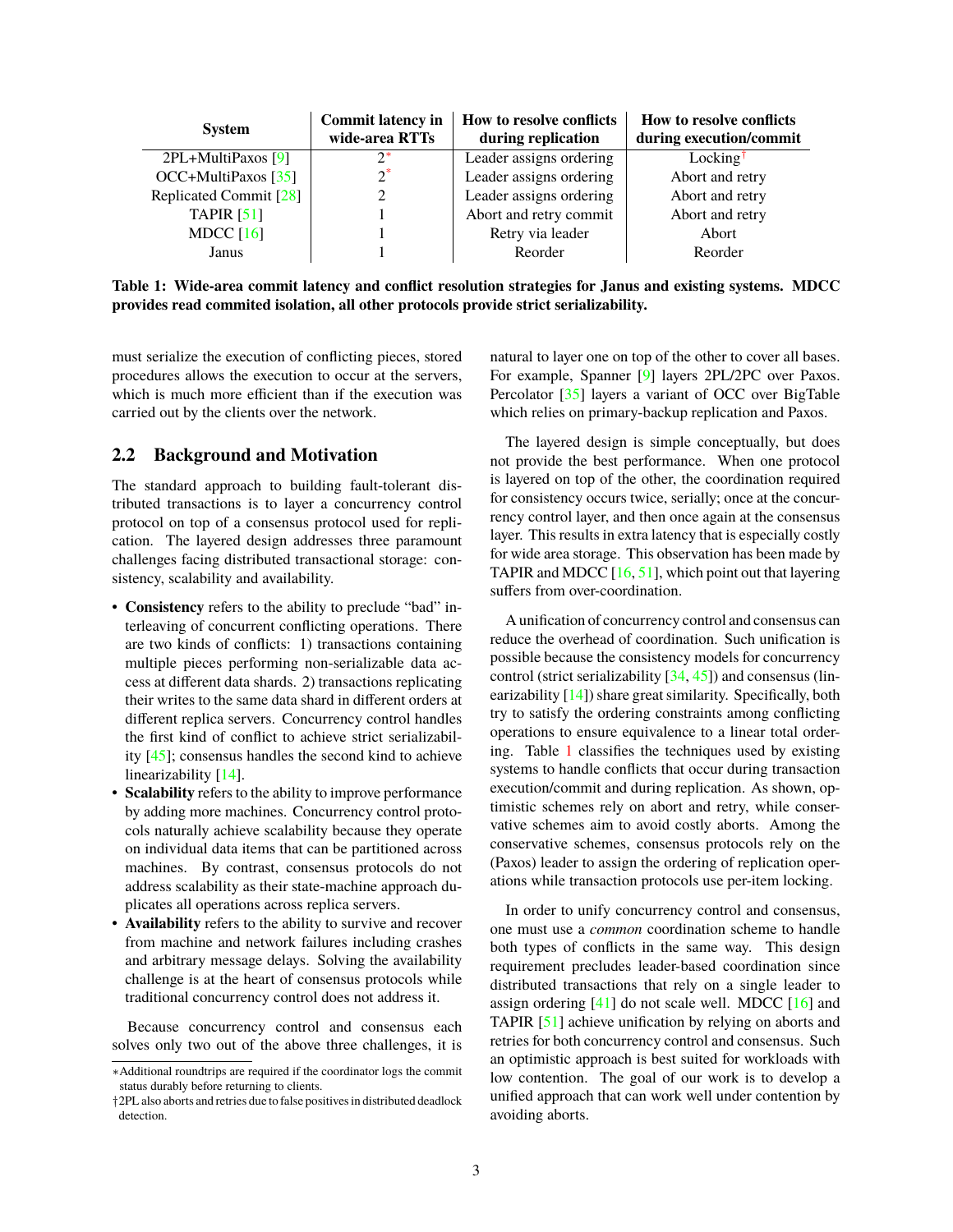<span id="page-3-1"></span>

**Figure 1: Workflows for committing a transaction that increments** *x* **and** y **that are stored on different shards. The execute and 2PC-prepare messages in OCC over Multi-Paxos can be combined for stored procedures.**

### **2.3 A Unified Approach to Concurrency Control and Consensus**

Can we design unify concurrency control and consensus with a common coordination strategy that minimizes costly aborts? A key observation is that the ordering constraints desired by concurrency control and replication can both be captured by the same serialization graph abstraction. In the serialization graph, vertexes represent transactions and directed edges represent the dependencies among transactions due to the two types of conflicts. Both strict serializability and linearizability can be reduced to checking that this graph is free of cycles [\[20,](#page-14-10) [45\]](#page-14-5).

<span id="page-3-0"></span>



Janus attempts to explicitly capture a preliminary serialization graph by tracking the dependencies of conflicting operations without immediately executing them. Potential replication or transaction conflicts both manifest as cycles in the preliminary graph. The cycle in Figure  $2a$  is due to conflicts during replication:  $T_1$ 's write of data item *X* arrives before  $T_2$ 's write on *X* at server  $S_x$ , resulting in  $T_1 \rightarrow T_2$ . The opposite arrival order happens at a different server replica  $S'_x$ , resulting in  $T_1 \leftarrow T_2$ . The cycle in Figure [2b](#page-3-0) is due to transaction conflicts: the server  $S_x$  receives  $T_1$ 's write on item-x before  $T_2$ 's write on item-x while server  $S_v$  receives the writes on itemy in the opposite order. In order to ensure a cycle-free serialization graph and abort-free execution, Janus deterministically re-orders transactions involved in a cycle before executing them.

To understand the advantage and challenges of unification, we contrast the workflow of Janus with that of OCC+MultiPaxos using a concrete example. The example transaction,  $T_1$ : x++; y++;, consists of two pieces, each is a stored procedure incrementing item-x or item-y.

Figure [1a](#page-3-1) shows how OCC+MultiPaxos executes and commits  $T_1$ . First, the coordinator of  $T_1$  dispatches the two pieces to item-x and item-y's respective Paxos leaders, which happen to reside in different data centers. The leaders execute the pieces and buffer the writes locally. To commit  $T_1$ , the coordinator sends 2PC-prepare requests to Paxos leaders, which perform OCC validation and replicate the new values of *x* and y to others. Because the pieces are stored procedures, we can combine the dispatch and 2PC-prepare messages so that the coordinator can execute and commit  $T_1$  in two cross-data-center roundtrips in the absence of conflicts. Suppose a concurrent transaction  $T_2$  also tries to increment the same two counters. The dispatch messages (or 2PC-prepares) of *T*<sup>1</sup> and *T*<sup>2</sup> might be processed in different orders by different Paxos leaders, causing  $T_1$  and/or  $T_2$  to be aborted and retried. On the other hand, because Paxos leaders impose an ordering on replication, all replicas for item-x (or item-y) process the writes of  $T_1$  or  $T_2$  consistently, but at the cost of an additional wide-area roundtrip.

Figure [1b](#page-3-1) shows the workflow of Janus. To commit and execute  $T_1$ , the coordinator moves through three phases: *PreAccept*, *Accept* and*Commit*, of which the*Accept* phase may be skipped. In *PreAccept*, the coordinator dispatches *T*1's pieces to their corresponding replica servers. Unlike OCC+MultiPaxos, the server does not execute the pieces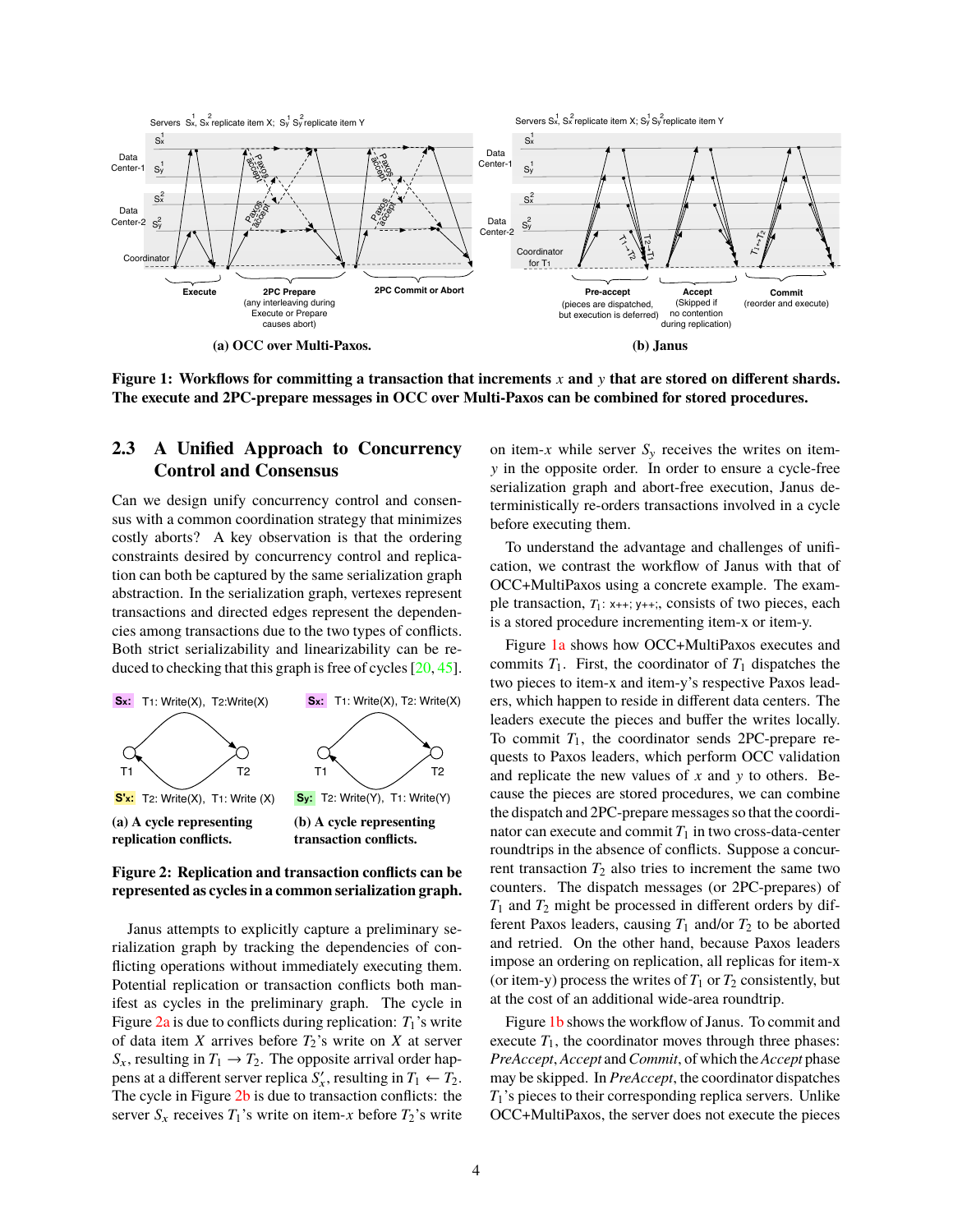immediately but simply tracks their arrival orders in its local dependency graph. Servers reply to the coordinator with  $T_1$ 's dependency information. The coordinator can skip the *Accept* phase if enough replica servers reply with identical dependencies, which happens when there is no contention among server replicas. Otherwise, the coordinator engages in another round of communication with servers to ensure that they obtain identical dependencies for *T*1. In the *Commit* phase, each server executes transactions according to their dependencies. If there is a dependency cycle involving  $T_1$ , the server adheres to a deterministic order in executing transactions in the cycle. As soon as the coordinator hears back from the nearest server replica which typically resides in the local data center, it can return results to the user.

As shown in Figure [1b,](#page-3-1) Janus attempts to coordinate both transaction commit and replication in one shot with the *PreAccept* phase. In the absence of contention, Janus completes a transaction in one cross-data-center roundtrip, which is incurred by the *PreAccept* phase. (The commit phase incurs only local data-center latency.) In the presence of contention, Janus incurs two wide-area roundtrips from the *PreAccept* and *Accept* phases. These two wide-area roundtrips are sufficient for Janus to be able to resolve replication and transaction commit conflicts. The resolution is achieved by tracking the dependencies of transactions and then re-ordering the execution of pieces to avoid inconsistent interleavings. For exam-ple in Figure [1b,](#page-3-1) due to contention between  $T_1$  and  $T_2$ , the coordinator propagates  $T_1 \leftrightarrow T_2$  to all server replicas during commit. All servers detect the cycle  $T_1 \leftrightarrow T_2$  and deterministically choose to execute  $T_1$  before  $T_2$ .

# <span id="page-4-5"></span>**3 Design**

This section describes the design for the basic Janus protocol. Janus is designed to handle a common class of transactions with two constraints: 1) the transactions do not have any user-level aborts. 2) the transactions do not contain any piece whose input is dependent on the execution of another piece, i.e., they are one-shot transactions [\[15\]](#page-13-5). Both the example in Section [2](#page-1-0) and the popular TPC-C workload belong to this class of transactions. We discuss how to extend Janus to handle general transactions and the limitations of the extension in Section [4.](#page-8-0) Additional optimizations and a full TLA+ specification are included in a technical report [\[32\]](#page-14-15).

#### **3.1 Basic Protocol**

The Janus system has three roles: clients, coordinators, and servers. A client sends a transaction request as a set of stored procedures to a nearby coordinator. The co**Algorithm 1:** Coordinator:: $DoTxN(T=[\alpha_1, ..., \alpha_N])$ 

- **<sup>1</sup>** *T*'s metadata is a globally unique identifier, a shard list, and an abandon flag.
- **<sup>2</sup>** PreAccept Phase:
- **<sup>3</sup>** send *PreAccept*(*T*, *ballot*) to participating servers, *ballot* defaults to 0
- <span id="page-4-1"></span>**4 if** ∀ piece  $\alpha_i \in \alpha_1...\alpha_N$ ,  $\alpha_i$  has a fast quorum of *PreAcceptOKs* with the same dependency list  $dep<sub>i</sub>$ **then**
- <span id="page-4-3"></span> $\mathcal{F}$  **dep**  $\leftarrow$  UNION(*dep*<sub>1</sub>, *dep*<sub>2</sub>, ..., *dep*<sub>N</sub>)
- **<sup>6</sup>** goto commit phase
- **7 else if**  $\forall \alpha_i \in \alpha_1...\alpha_N$ ,  $\alpha_i$  has a majority quorum of *PreAcceptOK*s **then**
- **8 foreach**  $\alpha_i \in \alpha_1...\alpha_N$  **do**<br>**9** *dep<sub>i</sub>* **← Union depend**
- $dep<sub>i</sub>$  ←Union dependencies returned by the majority quorum for piece  $\alpha_i$ .
- <span id="page-4-2"></span>**10**  $\begin{bmatrix} \text{dep} \leftarrow \text{UNION}(\text{dep}_1, \text{dep}_2, ..., \text{dep}_N) \\ \text{goto accept phase} \end{bmatrix}$
- **<sup>11</sup>** goto accept phase

**<sup>12</sup> else**

- 13 **return** FailureRecovery(T)
- **<sup>14</sup>** Accept Phase:
- <span id="page-4-4"></span>**<sup>15</sup>** send *Accept*(*T*, *dep*, *ballot*) to participating servers
- **16 if**  $\forall \alpha_i$  has a majority quorum of *Accept-OK*s **then**<br>**17**  $\parallel$  goto commit phase
	- **<sup>17</sup>** goto commit phase

```
18 else
```
- 19 **return** FailureRecovery(T)
- **<sup>20</sup>** Commit Phase:
- **<sup>21</sup>** send *Commit*(*T*, *dep*) to participating servers
- <span id="page-4-0"></span>**<sup>22</sup>** return to client after receiving execution results.

ordinator is responsible for communicating with servers storing the desired data shards to commit the transaction and then proxying the result to the client. We require that the shards a transaction involves to be known before the coordinator dispatches it. Coordinators have no global nor persistent state and they do not communicate with each other. In our evaluation setup, coordinators are co-located with clients.

Suppose a transaction *T* involves *n* pieces,  $\alpha_1, \ldots, \alpha_n$ . Let *r* be the number of servers replicating each shard. Thus, there are *r* servers processing each piece  $\alpha_i$ . We refer to them as  $\alpha_i$ 's participating servers. We refer to refer to them as  $\alpha_i$ 's participating servers. We refer to the set of  $r * n$  servers for all pieces as the transaction  $T$ 's participating servers.

There is a fast path and standard path of execution in Janus. When there is no contention, the coordinator takes the fast path which consists of two phases: *pre-accept* and *commit*. When there is contention, the coordinator takes the standard path of three phases: *pre-accept*, *accept* and *commit*, as shown in Figure 1**b**.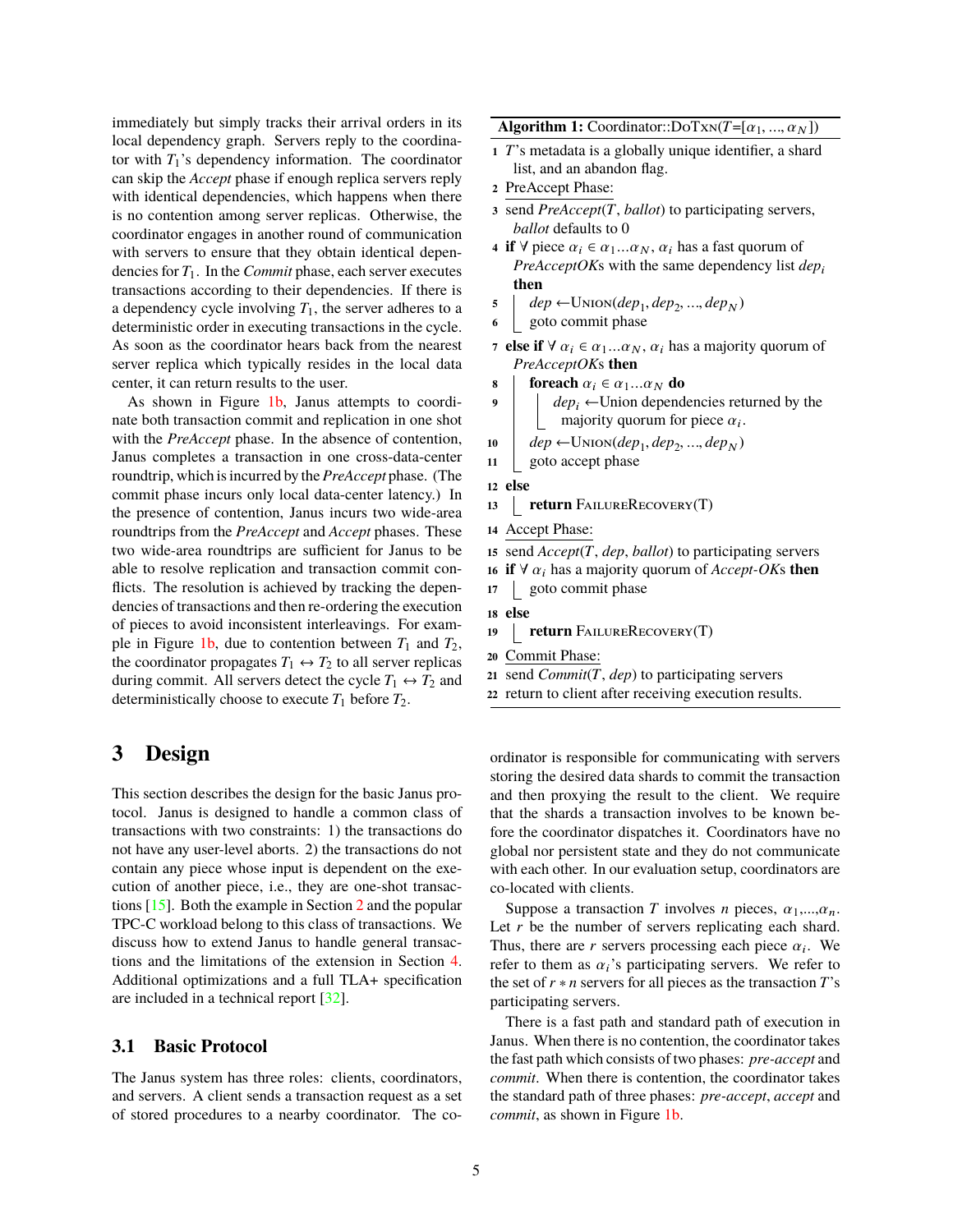**Algorithm 2:** Server *S*::PreAccept(*T*, *ballot*)

<span id="page-5-3"></span>

| 23 if highest_ballot <sub>S</sub> [T] < ballot then          |
|--------------------------------------------------------------|
| 24   return PreAccept-NotOK                                  |
| 25 highest_ballot <sub>S</sub> [T] $\leftarrow$ ballot       |
| 26 $G_S[T].dep \leftarrow T$ 's direct dependencies in $G_S$ |
| 27 $G_{S}[T]$ .ballot $\leftarrow$ ballot                    |
| 28 $G_S[T]$ .status $\leftarrow$ pre-accepted                |
| 29 return PreAccept-OK, $G_S[T]$ .dep                        |
|                                                              |

| Algorithm 3: Server $S$ :: Accepr(T, dep, ballot) |  |  |
|---------------------------------------------------|--|--|
|                                                   |  |  |

<span id="page-5-4"></span>

| 31 <i>highest_ballot<sub>S</sub></i> [ <i>T</i> ] > <i>ballot</i> <b>then</b> |  |
|-------------------------------------------------------------------------------|--|
|                                                                               |  |
| 32   <b>return</b> $Accept-NotOK$ , highest_ballot <sub>S</sub> [T]           |  |
| 33 highest_ballot <sub>S</sub> [T] $\leftarrow$ ballot                        |  |
| 34 $G_S[T].dep \leftarrow dep$                                                |  |
| 35 $G_{S}[T]$ .ballot $\leftarrow$ ballot                                     |  |
| 36 $G_S[T]$ .status $\leftarrow$ accepted                                     |  |
| 37 <b>return</b> Accept-OK                                                    |  |

<span id="page-5-2"></span>**Dependency graphs.** At a high level, the goal of *preaccept* and *accept* phase is to propagate the necessary dependency information among participating servers. To track dependencies, each server *S* maintains a local dependency graph,  $G_S$ . This is a directed graph where each vertex represents a transaction and each edge represents the chronological order between two conflicting transactions. A vertex's incoming neighbors represent the set of direct dependencies for transaction *T*, which is stored in the graph as *T*'s dependency list  $(G<sub>S</sub>[T].dep)$ . Transaction  $T'$  is called an ancestor of  $T$  if there exists a path  $T' \rightarrow T$ . Additionally, each vertex stores the status of the transaction, which captures the stage of the protocol the transaction is currently in. The three status types are pre-accepted, accepted and committing. Servers and coordinators exchange and merge various dependency lists to ensure that the required dependencies reach the relevant servers before they execute a transaction.

In Janus, the key invariant for correctness is that all participating servers must obtain the exact same set of dependencies for a transaction *T* and its ancestors before executing *T*. This is challenging due to the interference from other concurrent conflicting transactions and from the failure recovery mechanism.

Next, we describe the fast path of the protocol, which is taken by the coordinator in the absence of interference by concurrent transactions. Pseudocode for the coordinator is shown in Algorithm [1.](#page-4-0)

**The PreAccept phase.** The coordinator sends *PreAccept* messages both to replicate transaction *T* and to establish a preliminary ordering for *T* among its

<span id="page-5-0"></span>

|    | Algorithm 4: Server $S::Comm(T,dep)$                                                              |
|----|---------------------------------------------------------------------------------------------------|
|    | 38 $G_S[T].dep \leftarrow dep$                                                                    |
|    | 39 $G_S[T]$ .status $\leftarrow$ committing                                                       |
|    | 40 Wait & Inquire Phase:                                                                          |
| 41 | repeat                                                                                            |
| 42 | <b>choose</b> $T' \rightarrow T$ : $G_S[T']$ status < committing                                  |
| 43 | <b>if</b> $T'$ does not involve S <b>then</b>                                                     |
| 44 | send <i>Inquire</i> ( $T'$ ) to a server that $T'$ involves                                       |
| 45 | wait until $G_S[T']$ . status is committing                                                       |
|    | 46 until $\forall T' \rightarrow T$ in $\mathcal{G}_S$ : $\mathcal{G}_S[T']$ status is committing |
| 47 | <b>Execute Phase:</b>                                                                             |
| 48 | repeat                                                                                            |
| 49 | choose $T' \in \mathcal{G}_S$ : READYTOPROCESS(T')                                                |
| 50 | $\mathit{scc} \leftarrow$ StronglyConnectedComponent $(\mathcal{G}_S, T')$                        |
| 51 | for each $T''$ in DETERMINISTICSORT(scc) do                                                       |
| 52 | <b>if</b> $T''$ involves S <b>and not</b> $T''$ <i>abandon</i> <b>then</b>                        |
| 53 | $T''$ .result $\leftarrow$ execute $T''$                                                          |
| 54 | $processed_S[T''] \leftarrow true$                                                                |
|    | 55 <b>until</b> processed <sub>S</sub> [T] is true                                                |
|    | 56 reply CommitOK, T.abandon, T.result                                                            |

<span id="page-5-1"></span>

|    | <b>Algorithm 5:</b> Server $S::$ READYTOPROCESS $(T)$                              |  |  |  |  |
|----|------------------------------------------------------------------------------------|--|--|--|--|
| O. | 57 if processed <sub>S</sub> [T] or $\mathcal{G}_{S}[T]$ .status < committing then |  |  |  |  |
|    | 58   return false                                                                  |  |  |  |  |
|    | 59 $scc \leftarrow$ Strongly Connected Component $(G_S, T)$                        |  |  |  |  |
|    | 60 for each $T' \notin \mathit{SCc}$ and $T' \rightarrow T$ do                     |  |  |  |  |

- **61 if**  $\text{processed}_{S}[T'] \neq \text{true}$  **then**
- **<sup>62</sup>** return *false*
- **<sup>63</sup>** return *true*

participating servers. As shown in Algorithm [2,](#page-5-0) upon receiving the pre-accept message for *T*, server *S* inserts *T* into its local dependency graph  $G_s$  by creating the dependency list for *T*. The dependency list contains a transaction  $T'$  if  $T'$  and  $T$  both intend to make conflicting access to a common data item at server *S*. The server then replies *PreAccept-OK* with *T*'s dependency list. The coordinator waits to collect a sufficient number of pre-accept replies for each piece. There are several scenarios (Algorithm [1,](#page-4-0) lines [4-](#page-4-1)[11\)](#page-4-2). In order to take the fast path, the coordinator must receive a *fast quorum* of replies containing the same dependency list for each piece of the transaction. A fast quorum  $\mathcal F$  in Janus contains *all r* replica servers.

The fast quorum concept is due to Lamport who originally applied it in the Fast Paxos consensus protocol [\[21\]](#page-14-16). In Fast Paxos, a fast quorum must contain at least three quarters of the replicas. It allows one to skip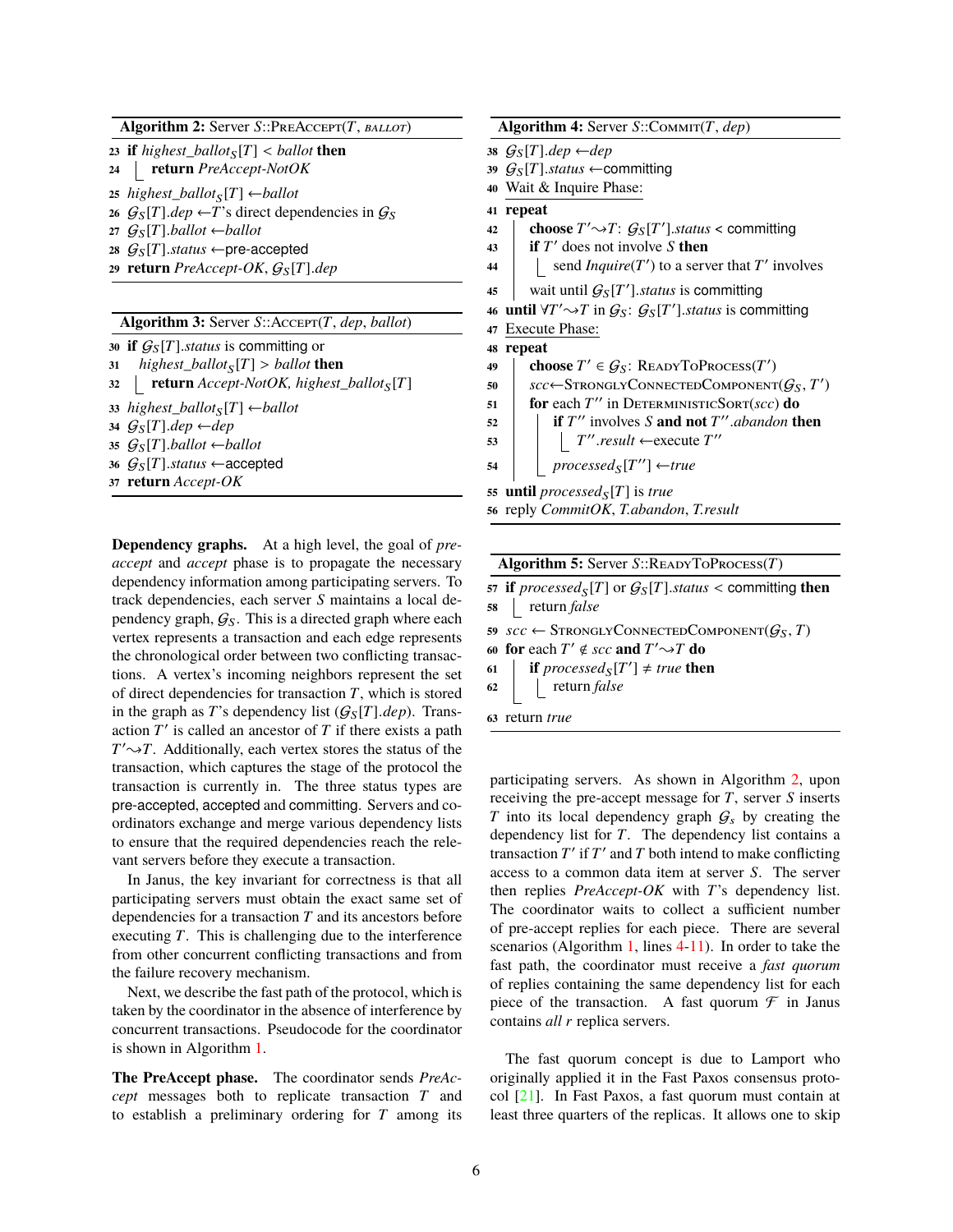the paxos leader, and directly send a proposed value to the replica servers. By contrast, when applying the idea to unify consensus and concurrency control, the size of the fast quorum is increased to include all replica servers. Furthermore, the fast path of Janus has the additional requirement that the dependency list returned by each server in the fast quorum must be the same. This ensures that servers obtain the same set of dependencies for *T* on the fast path as they do on the standard path and during failure recovery.

**The Commit phase.** The coordinator aggregates the dependency list of every piece and sends the result in a *Commit* message to all servers (Algorithm [1,](#page-4-0) lines [4](#page-4-1)[-6\)](#page-4-3). When server *S* receives the commit request for *T* (Algorithm [4\)](#page-5-1), it replaces *T*'s dependency list in its local graph  $G_S$  and upgrades the status of  $T$  to committing. In order to execute  $T$ , the server must ensure that all ancestors of *T* have the status committing. If server *S* participates in ancestor transaction  $T'$ , it can simply wait for the commit message for *T'*. Otherwise, the server issues an Inquire request to the nearest server  $S'$  that participates in  $T'$  to request the dependency list of  $T'$ after  $T'$  has become committing on  $S'$ .

In the absence of contention, the dependency graph at every server is acyclic. Thus, after all the ancestors of *T* become committing at server *S*, it can perform a topological sort on the graph and executes the transaction according to the sorted order. After executing transaction *T*, the server marks *T* as processed locally. After a server executes a (piece of) transaction, it returns the result back to the coordinator. The coordinator can reply to the client as soon as it receives the necessary results from the nearest server replica, which usually resides in the local data center. Thus, on the fast path, a transaction can commit and execute with only one cross-data center round-trip, taken by the pre-accept phase.

#### **3.2 Handling Contention Without Aborts**

Contention manifests itself in two ways during the normal execution (Algorithm [1\)](#page-4-0). As an example, consider two concurrent transactions  $T_1$ ,  $T_2$  of the form:  $x_{++}$ ;  $y_{++}$ . First, the coordinator may fail to obtain a fast quorum of identical dependency lists for  $T_1$ 's piece  $x_{++}$  due to interference from  $T_2$ 's pre-accept messages. Second, the dependency information accumulated by servers may contain cycles, e.g., with both  $T_1 \rightarrow T_2$  and  $T_2 \rightarrow T_1$  if the pre-accept messages of  $T_1$  and  $T_2$  arrive in different orders at different servers. Janus handles these two scenarios through the additional *accept* phase and deterministic re-ordering.

**The Accept phase.** If some piece does not have a fast quorum of identical dependencies during pre-accept, then consensus on *T*'s dependencies has not yet been reached. In particular, additional dependencies for *T* may be inserted later, or existing dependencies may be replaced (due to the failure recovery mechanism, Section [3.3\)](#page-6-0).

The accept phase tries to reach consensus via a ballot mechanism similar to the one used by Paxos. The coordinator aggregates the dependency lists returned by a majority quorum of *pre-accepts* and sends an *accept* message to all participating servers with ballot number 0 (Algorithm [1,](#page-4-0) line [15\)](#page-4-4). The server handles an accept message as shown in Algorithm [3;](#page-5-2) It first checks whether *T*'s status in its local dependency graph is committing and whether the highest ballot seen for *T* is greater than the one in the *accept* request. If so, the server rejects the accept request. Otherwise, the server replaces *T*'s dependency list with the one received, updates its status and the highest ballot seen for *T* before replying *Accept-OK*. If the coordinator receives a majority quorum of *Accept-OKs*, it moves on to the commit phase. Otherwise, the accept phase has failed and the coordinator initiates the failure recovery mechanism (Section [3.3\)](#page-6-0). In the absence of active failure recovery done by some other coordinator, the accept phase in Algorithm [1](#page-4-0) always succeeds.

For a piece  $\alpha_i$ , once the coordinator obtains a fast<br>orum of *PreAccent OKs* with the same dependency quorum of *PreAccept-OKs* with the same dependency list *dep<sub>i</sub>* or a majority quorum of *Accept-OKs* accepting the dependency list  $dep<sub>i</sub>$ , then servers have reached consensus on  $\alpha_i$ 's dependency list ( $dep_i$ ). When there are concurrent conflicting transactions, the dependency lists obtained from different pieces (*dep*<sub>1</sub>, ..., *dep*<sub>N</sub>) may not be identical. The coordinator aggregates them together and sends the resulting dependencies in the commit phase.

**Deterministic execution ordering.** In the general case with contention, the servers can observe cyclic dependencies among *T* and its ancestors after waiting for all *T*'s ancestors to advance their status to committing. In this case, the server first computes all strongly connected components (SCCs) among  $T$  and its ancestors in  $G_S$ . It then performs a topological sort across all SCCs and executes SCCs in sorted order. Each SCC contains one or more transactions. SCCs with multiple transactions are executed in an arbitrary, but deterministic order (e.g., sorted by transaction ids). Because all servers observe the same dependency graph and deterministically order transactions within a cycle, they execute conflicting transactions in the same order.

#### <span id="page-6-0"></span>**3.3 Handling Coordinator Failure**

The coordinator may crash at anytime during protocol execution. Consequently, a participating server for transaction *T* will notice that *T* has failed to progress to the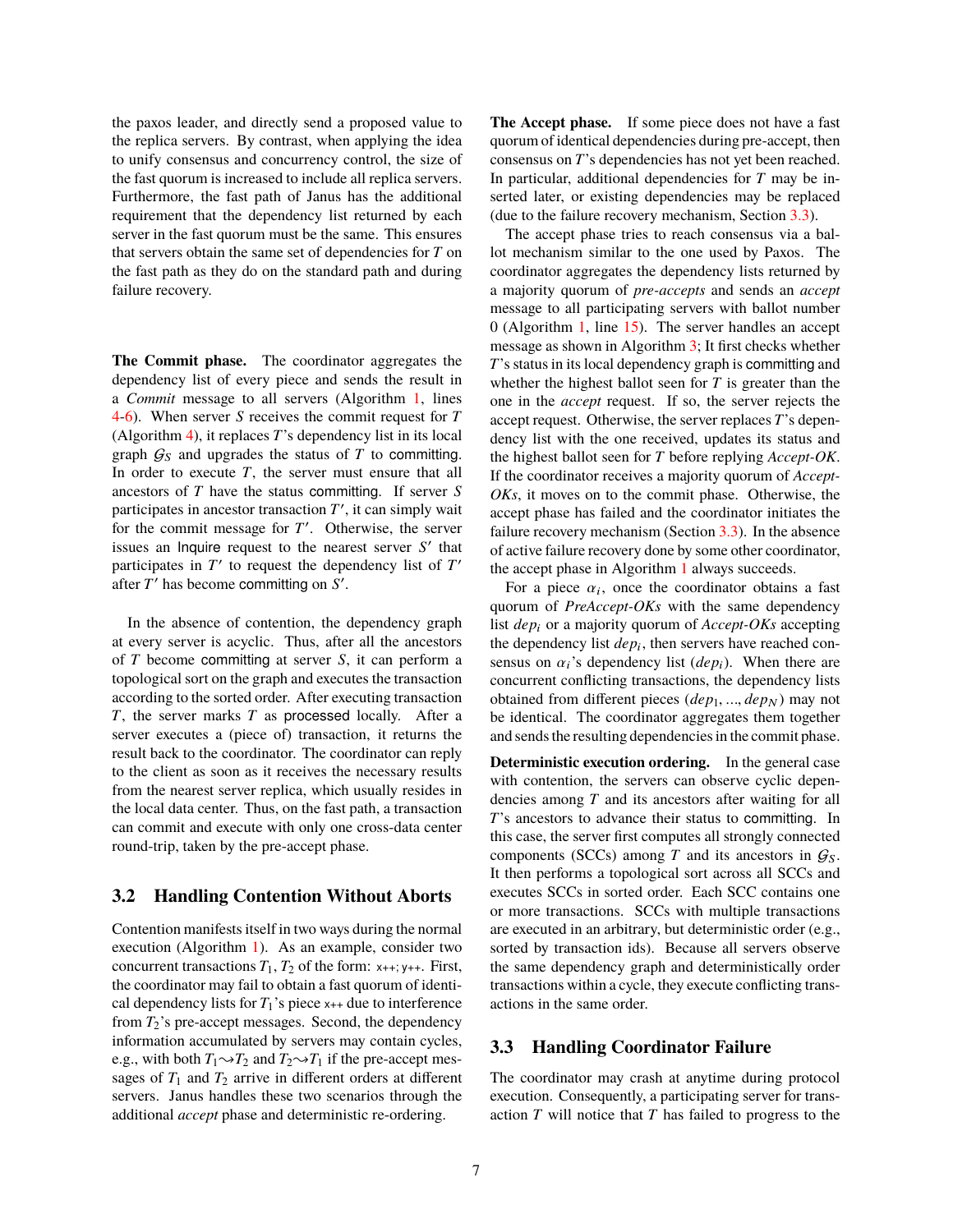**Algorithm 6:** Coordinator *C*::FailureRecovery(*T*)

- **<sup>64</sup>** Prepare Phase:
- 65 *ballot*  $\leftarrow$  highest ballot number seen + 1
- **<sup>66</sup>** send *Prepare*(*T*, *ballot*) to participating servers
- **<sup>67</sup> if** ∃ *Tx-Done*, *dep* among replies **then**
- **<sup>68</sup>** //*T*'s dependency list *dep* has been agreed upon

**<sup>69</sup>** goto commit phase

- **70 else if**  $\exists \alpha_i$  without a majority quorum of *Prepare-OK*s **then**
- **<sup>71</sup>** goto prepare phase
- <span id="page-7-2"></span>**72** let  $\mathcal R$  be the set of replies with the highest ballot
- *73* **if**  $\exists$  (*dep*, accepted) ∈  $\Re$  **then**
- **<sup>74</sup>** goto accept phase with *dep*
- <span id="page-7-4"></span>**75 else if** R contains at least  $\mathcal{F} \cap \mathcal{M}$  identical dependencies ( $dep<sub>i</sub>$ , pre-accepted) for each piece **then**
- <span id="page-7-5"></span>**76**  $\left| \text{ dep} \leftarrow \text{Union}(dep_1, dep_2, \ldots dep_N) \right|$
- **<sup>77</sup>** goto accept phase with *dep*
- 78 **else if**  $\exists$  (*dep*, pre-accepted) ∈  $\mathcal{R}$  **then**
- **<sup>79</sup>** goto pre-accept phase, but avoid the fast path
- **<sup>80</sup> else**
- <span id="page-7-6"></span>**<sup>81</sup>** *<sup>T</sup>*.*abandon* <sup>←</sup>*true*
- <span id="page-7-3"></span><span id="page-7-0"></span>**<sup>82</sup>** goto accept phase with *dep* ←*nil*

#### **Algorithm 7:** Server *S*::Prepare(*T*, *ballot*)

*dep*  $\leftarrow$   $G_S[T]$ *.dep*  **if**  $G_S[T]$  *status*  $\ge$  commiting **then**<br>**85 example 1 return** *Tx-Done, den*  **return** *Tx-Done*, *dep* **else if** *highest\_ballot*<sub>S</sub> $[T] >$  *ballot* **then**<br> **87 extra** Prepare-NotOK highest ball *return Prepare-NotOK, highest\_ballot***<sub>S</sub>**[T] *highest\_ballot*<sub>S</sub> $[T] \leftarrow$ *ballot* 89 reply *Prepare-OK*,  $G_S[T]$ *.ballot*, *dep*,  $G_S[T]$ *.status* 

<span id="page-7-1"></span>committing status for a threshold amount of time. This triggers the failure recovery process where some server acts as the coordinator to try to commit *T*.

The recovery coordinator progresses through *prepare*, *accept* and *commit* phases, as shown in Algorithm [6.](#page-7-0) Unlike in the normal execution (Algorithm [1\)](#page-4-0), the recovery coordinator may repeat the *pre-accept*, *prepare* and *accept* phases many times using progressively higher ballot numbers, to cope with contention that arises when multiple servers try to recover the same transaction or when the original coordinator has been falsely suspected of failure. Therefore, when a server pre-accepts or accepts the dependency list of *T*, it also remembers its corresponding ballot number (lines [27](#page-5-3) and [35\)](#page-5-4).

In the *prepare* phase, the recovery coordinator picks a unique ballot number *<sup>b</sup>* > <sup>0</sup> and sends it to all of *<sup>T</sup>*'s participating servers.<sup>[‡](#page-0-1)</sup> Algorithm [7](#page-7-1) shows how servers handle *prepares*. If the status of *T* in the local graph is committing, the server replies *Tx-Done* with *T*'s dependency list. Otherwise, the server checks whether it has seen a ballot number for *T* that is higher than that included in the prepare message. If so, it rejects. Otherwise, it replies *Prepare-OK* with *T*'s dependency list and its corresponding ballot number. If the coordinator fails to receive a majority quorum of *Prepare-OKs* for some piece, it retries the prepare phase with a higher ballot after a back-off.

The coordinator continues if it receives a majority quorum (M) of *Prepare-OKs* for each piece. Next, it must distinguish against several cases in order to decide whether to proceed to the pre-accept or the accept phase (lines [72](#page-7-2)[-82\)](#page-7-3). In one case (lines [75](#page-7-4)[-77\)](#page-7-5), the recovery coordinator has received a majority quorum of *Prepare-OKs* with the same dependency list for each piece and *T*'s status is pre-accepted on any of servers. In this case, transaction *T* could have succeeded on the fast path. Thus, the recovery coordinator unions the resulting dependencies and proceeds to the accept phase. This case also illustrates why Janus must use a fast quorum  $\mathcal F$ containing all *r* server replicas. For any two conflicting transactions that both require recovery, a recovery coordinator is guaranteed to observe their dependencies only if for arbitrary majority quorums M,  $M'$  and fast quorums<br>  $\mathcal{F}$   $\mathcal{F}'$  we have  $(\mathcal{F} \cap M) \cap (\mathcal{F}' \cap M') \neq \emptyset$  $\mathcal{F}, \mathcal{F}'$  we have  $(\mathcal{F} \cap \mathcal{M}) \cap (\mathcal{F}' \cap \mathcal{M}') \neq \emptyset$ .<br>The green accept and accept phase used for

The pre-accept and accept phase used for recovery is the same as in the normal execution (Algorithm [1\)](#page-4-0) except that both phases use the ballot number chosen in the prepare phase. If the coordinator receives a majority quorum of *Accept-OK*s, it proceeds to the commit phase. Otherwise, it restarts in the prepare phase using a higher ballot number.

The recovery coordinator attempts to commit transaction *T* if possible, but may *abandon T* if the coordinator cannot recover the inputs for *T*. This is possible if *T*'s original coordinator fails to dispatch or sufficiently replicate all pieces of *T*. A recovery coordinator abandons a transaction *T* using the normal protocol except it sets the abandon flag for *T* during the accept and commit phase (lines [81-](#page-7-6)[82\)](#page-7-3). Abandoning a transaction this way ensures that servers reach consensus on abandoning *T* even if the the original coordinator can be falsely suspected of failure. During transaction execution, if a server encounters a transaction *T* with the abandon flag set, it simply skips the execution of *T*.

<sup>‡</sup>Unique server ids can be appended as low order bits to ensure unique ballot numbers.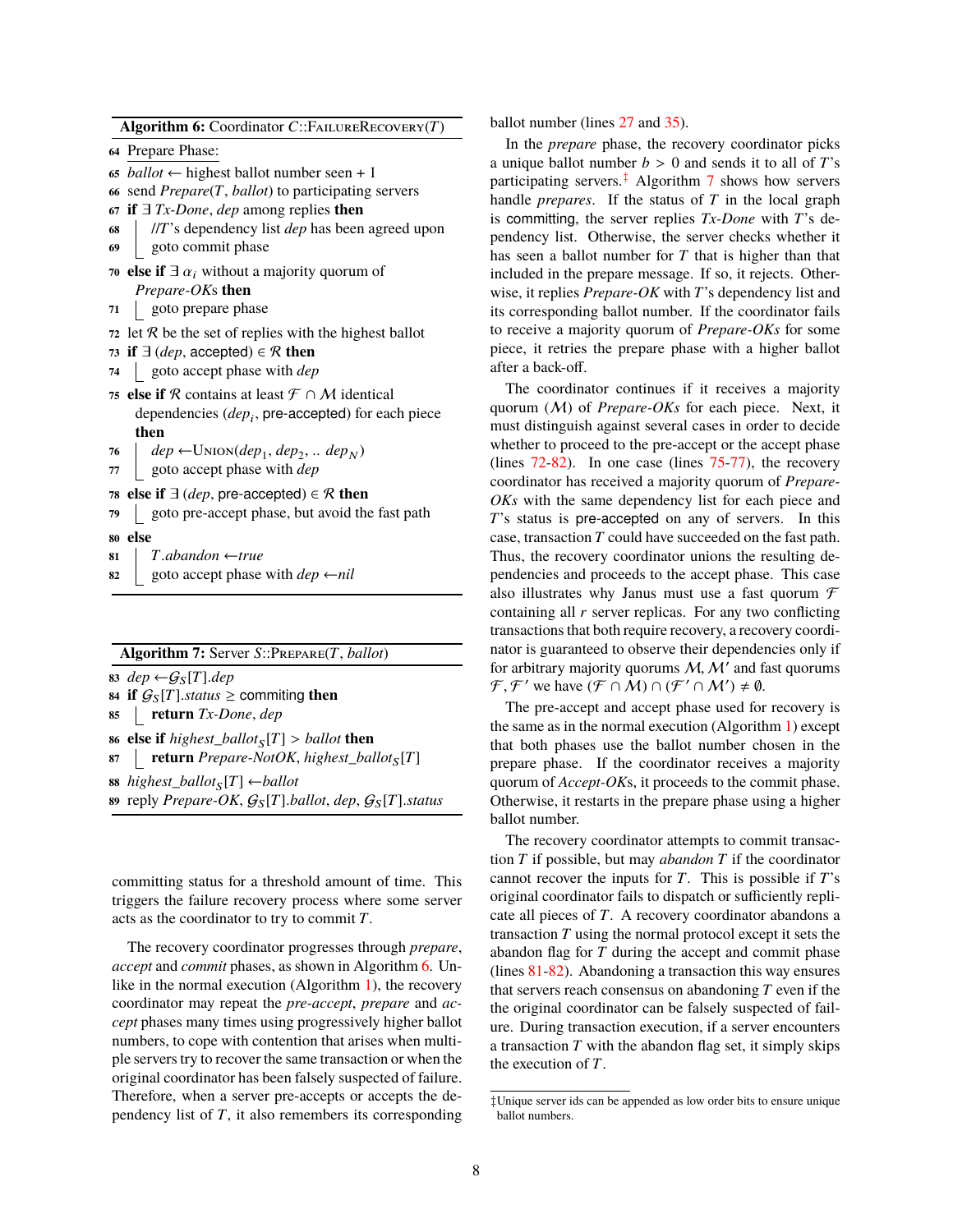## <span id="page-8-0"></span>**4 General Transactions**

This section discusses how to extend Janus to handle dependent pieces and limited forms of user aborts. Although Janus avoids aborts completely for one-shot transactions, our proposed extensions incur aborts when transactions conflict.

Let a transaction's keys be the set of data items that the transaction needs to read or write. We classify general transactions into two categories: 1) transactions whose keys are known prior to execution, but the inputs of some pieces are dependent on the execution of other pieces. 2) transactions whose keys are not known beforehand, but are dependent on the execution of certain pieces.

**Transactions with pre-determined keys.** For any transaction *T* in this category, *T*'s set of participating servers are known apriori. This allows the coordinator to go through the *pre-accept*, *accept* phases to fix *T*'s position in the serialization graph while deferring piece execution. Suppose servers  $S_i$ ,  $S_j$  are responsible for the data shards accessed by piece  $\alpha_i$  and  $\alpha_j$  ( $i < j$ ) respectively and  $\alpha_j$ 's inputs depend on the outputs of  $\alpha_i$ . In this case, we extend the basic protocol to allow servers to this case, we extend the basic protocol to allow servers to communicate with each other during transaction execution. Specifically, once server  $S_j$  is ready to execute  $\alpha_j$ , it sends a message to server *S<sub>i</sub>* to wait for the execution it sends a message to server  $S_i$  to wait for the execution of  $\alpha_i$  and fetch the corresponding outputs. We can use the same technique to handle transactions with a certain type of user-aborts. Specifically, the piece  $\alpha_i$  containing user-aborts is not dependent on the execution of any other piece that performs writes. To execute any piece  $\alpha_i$  of the transaction, server  $S_j$  communicates with server  $S_i$  to find out  $\alpha_i$ 's execution status. If  $\alpha_i$  is aborted, then server  $S_i$ , skins the execution of  $\alpha_i$ .  $S_j$  skips the execution of  $\alpha_j$ .

**Transactions with dependent keys.** As an example transaction of this type, consider transaction  $T(x)$ : y←Read(x); Write(y, ...) The key to be accessed by *T*'s second piece is dependent on the value read by the first piece. Thus, the coordinator cannot go through the usual phases to fix *T*'s position in the serialization graph without execution. We support such a transaction by requiring users to transform it to transactions in the first category using a known technique [\[41\]](#page-14-14). In particular, any transaction with dependent keys can be re-written into a combination of several read-only transactions that determine the unknown keys and a conditional-write transaction that performs writes if the read values match the input keys. For example, the previous transaction *T* can be transformed into two transactions,  $T1(x)$ :  $y \leftarrow \text{Read}(x)$ ; return y; followed by  $T2(x,y)$ :  $y' \leftarrow \text{Read}(x)$ ; if  $y' \neq y$  {abort;} else  $\{Write(y, ...) \}$  This technique is optimistic in that it turns concurrency conflicts into user-level aborts. However, as observed in [\[41\]](#page-14-14), real-life OLTP workloads seldom involve key-dependencies on frequently updated data and thus would incur few user-level aborts due to conflicts.

# **5 Implementation**

In order to evaluate Janus together with existing systems and enable an apples-to-apples comparison, we built a modular software framework that facilitates the construction and debugging of a variety of concurrency control and consensus protocols efficiently.

Our software framework consists of 36,161 lines of C++ code, excluding comments and blank lines. The framework includes a custom RPC library, an in-memory database, and several benchmarks. The RPC library uses asynchronous socket I/O (epoll/kqueue). It can passively batch RPC messages to the same machine by reading or writing multiple RPC messages with a single system call whenever possible. The framework also provides common library functions shared by most concurrency control and consensus protocols, such as a multi-phase coordinator, quorum computation, logical timestamps, epochs, database locks, etc. By providing this common functionality, the library simplifies the task of implementing a new concurrency control or consensus protocol. For example, a TAPIR implementation required only 1,209 lines of new code, and the Janus implementation required only 2,433 lines of new code. In addition to TAPIR and Janus we also implemented 2PL+MultiPaxos and OCC+MultiPaxos.

Our OCC implementation is the standard OCC with 2PC. It does not include the optimization to combine the execution phase with the 2PC-prepare phase. Our 2PL is different from conventional implementations in that it dispatches pieces in parallel in order to minimize execution latency in the wide area. This increases the chance for deadlocks significantly. We use the wound-wait protocol [\[37\]](#page-14-17) (also used by Spanner [\[9\]](#page-13-0)) to prevent deadlocks. With a contended workload and parallel dispatch, the wound-wait mechanism results in many false positives for deadlocks. In both OCC and 2PL, the coordinator does not make a unilateral decision to abort transactions. The MultiPaxos implementation inherits the common optimization of batching many messages to and from leaders from the passive batching mechanism in the RPC library.

Apart from the design described in Section [3,](#page-4-5) our implementation of Janus also includes the garbage collection mechanism to truncate the dependency graph as transactions finish. We have not implemented Janus's coordinator failure recovery mechanism nor the extensions to handle dependent pieces. Our implementations of 2PL/OCC+MultiPaxos and TAPIR also do not include failure recovery.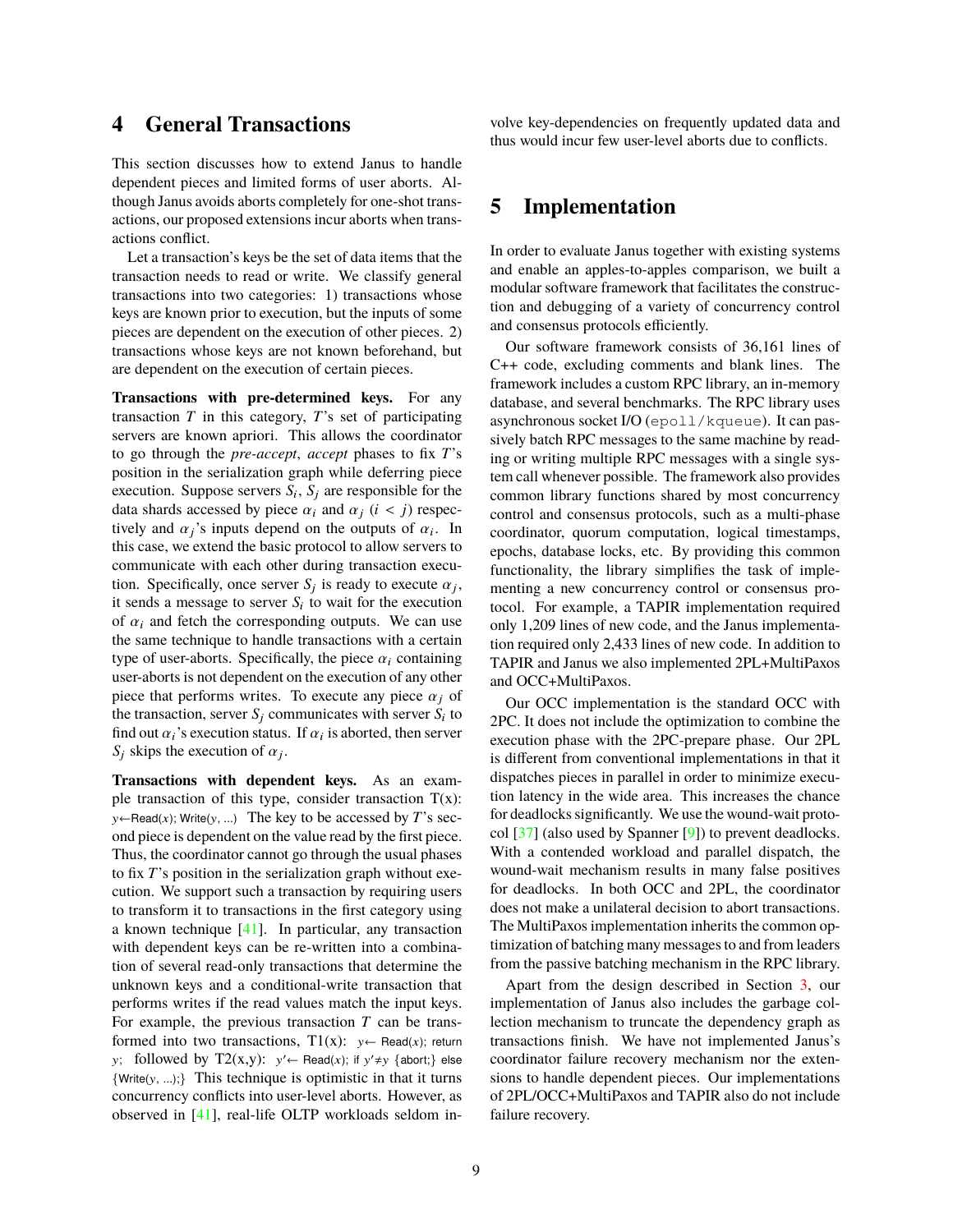<span id="page-9-0"></span>

|                | <b>Oregon</b> | Ireland | <b>Seoul</b> |
|----------------|---------------|---------|--------------|
| Oregon         | 0.9           | 140     | 122          |
| <b>Ireland</b> |               | 0.7     | 243          |
| <b>Seoul</b>   |               |         | 1.6          |

**Table 2: Ping latency between EC2 datacenters (ms).**

# **6 Evaluation**

Our evaluation aims to understand the strength and limitations of the consolidated approach of Janus. How does it compare against conventional layered systems? How does it compare with TAPIR's unified approach, which aborts under contention? The highlights include:

- In a single data center with no contention, Janus achieves 5× the throughput of 2PL/OCC+MultiPaxos, and 90% of TAPIR's throughput in microbenchmarks.
- All systems' throughput decrease as contention rises. However, as Janus avoids aborts, its performance under moderate or high contention is better than existing systems.
- Wide-area latency leads to higher contention. Thus, the relative performance difference between Janus and the other systems is higher in multi-data-center experiments than in single-data-center ones.

#### **6.1 Experimental Setup**

**Testbed.** We run all experiments on Amazon EC2 using m4.large instance types. Each node has 2 virtual CPU cores, 8GB RAM. For geo-replicated experiments, we use 3 EC2 availability regions, us-west-2 (Oregon), apnortheast-2 (Seoul) and eu-west-1 (Ireland). The ping latencies among these data centers are shown in Table [2.](#page-9-0)

**Experimental parameters.** We adopt the configuration used by TAPIR [\[51\]](#page-15-0) where a separate server replica group handles each data shard. Each microbenchmark uses 3 shards with a replication level of 3, resulting in a total of 9 server machines being used. In this setting, a majority quorum contains at least 2 servers and a fast quorum must contain all 3 servers. When running geo-replicated experiments, each server replica resides in a different data center. The TPC-C benchmark uses 6 shards with a replication level of 3, for a total of 18 processes running on 9 server machines.

We use closed-loop clients: each client thread issues one transaction at a time back-to-back. Aborted transactions are retried for up to 20 attempts. We vary the injected load by changing the number of clients. We run client processes on a separate set of EC2 instances than servers. In the geo-replicated setting, experiments of 2PL and OCC co-locate the clients in the datacenter containing the underlying MultiPaxos leader. Clients of Janus

<span id="page-9-1"></span>

**Figure 3: Single datacenter performance with increasing contention as controlled by the Zipf coefficient.**

and Tapir are spread evenly across the three datacenters. We use enough EC2 machines such that clients are not bottlenecked.

**Other measurement details.** Each of our experiment lasts 30 seconds, with the first 7.5 and last 7.5 seconds excluded from results to avoid start-up, cool-down, and potential client synchronization artifacts. For each set of experiments, we report the throughput,  $90<sup>th</sup>$  percentile latency, and commit rate. The system throughput is calculated as the number of committed transactions divided by the measurement duration and is expressed in transactions per second (tps). We calculate the latency of a transaction as the amount of time taken for it to commit, including retries. A transaction that is given up after 20 retries is considered to have infinite latency. We calculate the commit rate as the total number of committed transactions divided by the total number of commit attempts (including retries).

**Calibrating TAPIR's performance.** Because we reimplemented the TAPIR protocol using a different code base, we calibrated our results by running the most basic experiment (one-key read-modify-write transactions), as presented in Figure 7 of TAPIR's technical report [\[49\]](#page-15-3). The experiments run within a single data center with only one shard. The keys are chosen uniformly randomly. Our TAPIR implementation (running on EC2) achieves a peak throughput of  $~165.83K$  tps, which is much higher than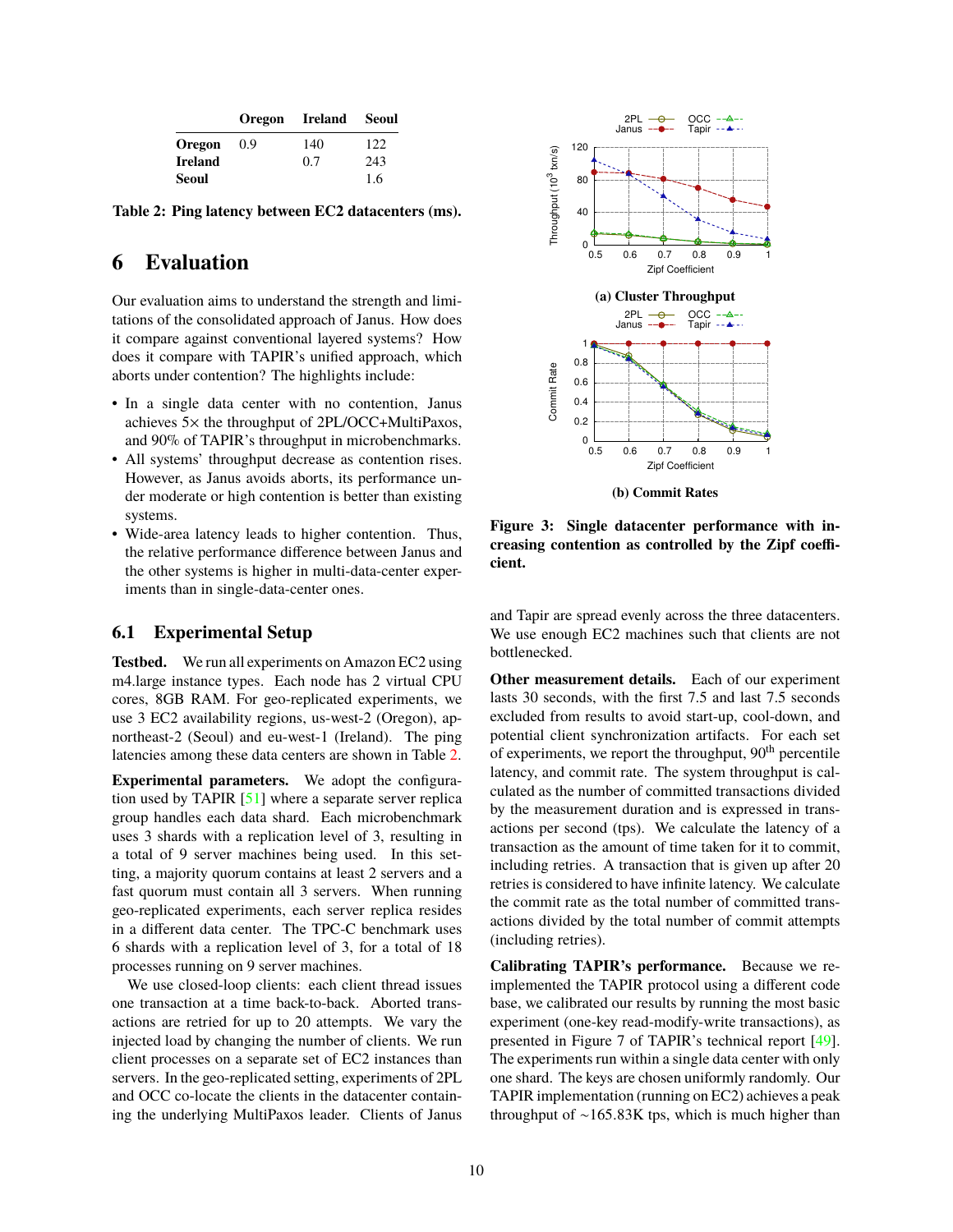the amount (∼8K tps) reported for Google VMs [\[49\]](#page-15-3). We also did the experiment corresponding to Figure 13 of [\[51\]](#page-15-0) and the results show a similar abort rate performance for TAPIR and OCC (TAPIR's abort rate is an order of magnitude lower than OCC with lower zipf coefficients). Therefore, we believe our TAPIR implementation is representative.

#### **6.2 Microbenchmark**

**Workload.** In the microbenchmark, each transaction performs 3 read-write access on different shards by incrementing 3 randomly chosen key-value pairs. We prepopulate each shard with 1 million key-value pairs before starting the experiments. We vary the amount of contention in the system by choosing keys according to a zipf distribution with a varying zipf coefficient. The larger the zipf coefficient, the higher the contention. This type of microbenchmark is commonly used in evaluations of transactional systems [\[9,](#page-13-0) [51\]](#page-15-0).

**Single data center (low contention).** Figure [3](#page-9-1) shows the single data center performance of different systems when the zipf coefficient increases from <sup>0</sup>.<sup>5</sup> to <sup>1</sup>.0. Zipf coefficients of <sup>0</sup>.0∼0.<sup>5</sup> are excluded because they have negligble contention and similar performance to zipf=0.5.

In these experiments, we use 900 clients to inject load. The number of clients is chosen to be on the "knee" of the latency-throughput curve of TAPIR for a specific zipf value (0.5). In other words, using more than 900 clients results in significantly increased latency with only small throughput improvements. With zipf coefficients of <sup>0</sup>.5∼0.6, the system experiences negligible amounts of contention. As Figure [3b](#page-9-1) shows, the commit rates across all systems are almost 1 with zipf coefficient 0.5.

Both TAPIR and Janus achieve much higher throughput than 2PL/OCC+MultiPaxos. As a Paxos leader needs to handle much more communication load  $(>3x)$  than non-leader server replicas, 2PL/OCC's performance is bottlenecked by Paxos leaders, which are only one-third of all 9 server machines.

**Single data center (moderate to high contention).** As the zipf value varies from 0.6 to 1.0, the amount of contention in the workload rises. As seen in Figure [3b,](#page-9-1) the commit rates of TAPIR, 2PL and OCC decrease quickly as the zipf value increases from 0.6 to 1.0. At first glance, it is surprising that 2PL's commit rate is no higher than OCC's. This is because our 2PL implementation dispatches pieces in parallel. This combined with the large amounts of false positives induced by deadlock detection, makes locking ineffective. By contrast, Janus does not incur any aborts and maintains a 100% commit rate. Increasing amounts of aborts result in significantly lower throughput for TAPIR, 2PL and OCC. Although Janus

<span id="page-10-0"></span>

**Figure 4: Geo-replicated performance with increasing contention as controlled by the Zipf coefficient.**

does not have aborts, its throughput also drops because the size of the dependency graph that is being maintained and exchanged grows with the amount of the contention. Nevertheless, the overhead of graph computation is much less than the cost of aborts/retries, which allows Janus to outperform existing systems. At zipf=0.9, the throughput of Janus (55.41K tps) is  $3.7\times$  that of TAPIR (14.91K) tps). The corresponding 90-percentile latency for Janus and TAPIR is <sup>24</sup>.65ms and <sup>28</sup>.90ms, respectively. The latter is higher due to repeated retries.

**Multiple data centers (moderate to high contention).** We move on to experiments that replicate data across multiple data centers. In this set of experiments, we use 10800 clients to inject load, compared to 900 for in the single data center setting. As the wide-area communication latency is more than an order of magnitude larger, we have to use many more concurrent requests in order to achieve high throughput. Thus, the amount of contention for a given zipf value is much higher in multi-datacenter experiments than that of single-data-center experiments. As we can see in Figure [4b,](#page-10-0) at zipf=0.5, the commit rate is only <sup>0</sup>.<sup>37</sup> for TAPIR. This causes the throughput of TAPIR to be lower than Janus at zipf= $0.5$  (Figure  $4a$ ). At larger zipf values, e.g., zipf=0.9, the throughput of Janus drops to <sup>43</sup>.51K tps, compared to <sup>3</sup>.95K tps for TAPIR, and ∼1085 tps for 2PL and OCC. As Figure [4b](#page-10-0) shows, TAPIR's commit rate is slightly lower than that of 2PL/OCC. Interference during replication, apart from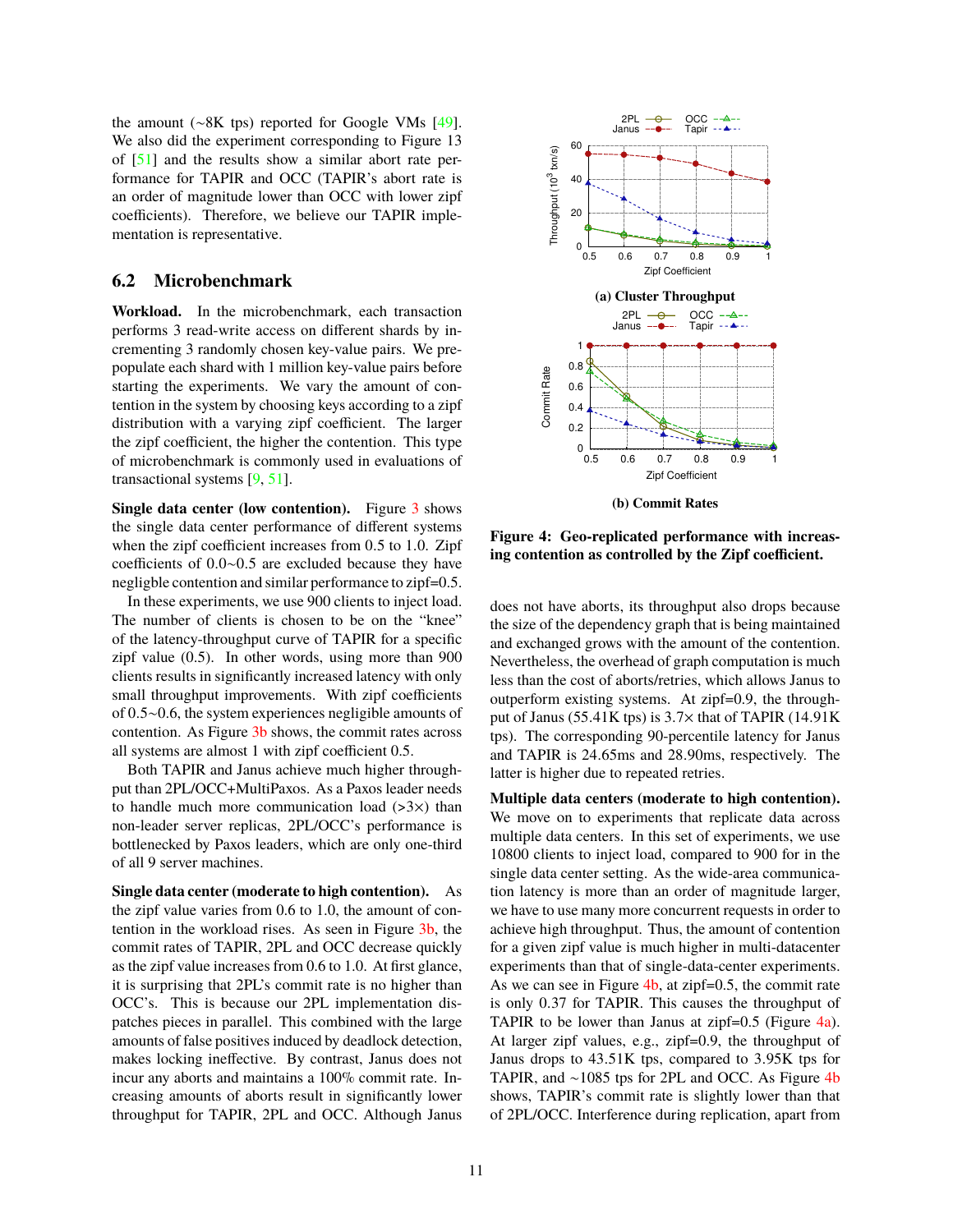<span id="page-11-1"></span>

**Figure 5: Performance in the single datacenter setting for the TPC-C benchmark with increasing load and contention as controlled by the number of clients per partition.**

<span id="page-11-2"></span>

**Figure 6: Performance in the geo-replicated setting for the TPC-C benchmark with increasing load and contention as controlled by the number of clients per partition.**

aborts due to transaction conflicts, may also cause TAPIR to retry the commit.

#### **6.3 TPC-C**

<span id="page-11-0"></span>

|                                  | new-order payment order-status delivery stock-level |          |          |
|----------------------------------|-----------------------------------------------------|----------|----------|
| <b>ratio</b> $43.65\%$ $44.05\%$ | $4.13\%$                                            | $3.99\%$ | $4.18\%$ |

**Table 3: TPC-C mix ratio in a Janus trial.**

**Workload.** As the most commonly accepted benchmark for testing OLTP systems, TPC-C has 9 tables and 92 columns in total. It has five transaction types, three of which are read-write transactions and two are read-only transactions. Table [3](#page-11-0) shows a commit transaction ratio in one of our trials. In this test we use 6 shards each replicated in 3 data centers. The workload is sharded by warehouse; each shard contains 1 warehouse; each warehouse contains 10 districts, following the specification. Because each new-order transaction needs to do a readmodify-write operation on the next-order-id that is unique in a district, this workload exposes very high contention with increasing numbers of clients.

**Single datacenter setting.** Figure [5](#page-11-1) shows the single data center performance of different systems when the number of clients is increased. As the number of clients increases, the throughput of Janus climbs until it saturates the servers' CPU, and then stabilizes at <sup>5</sup>.78K tps. On the other hand, the throughput of other systems will first climb, and then drop due to high abort rates incurred as contention increases. TAPIR's the throughput peaks at 560 tps; The peak throughput for for 2PL/OCC is lower than 595/324 tps. Because TAPIR can abort and retry more quickly than OCC, its commit rate becomes lower than OCC as the contention increases. Because of the massive number of aborts, the 90-percentile latency for 2PL/OCC/TAPIR are more than several seconds when the number of clients increases; by contrast, the latency of Janus remains relatively low (<400ms). The latency of Janus increases with the number of clients due to as more outstanding transactions result in increased queueing.

**Multi-data center setting.** When replicating data across multiple data centers, more clients are needed to saturate the servers. As shown in Figure  $6$ , the throughput of Janus (5.7K tps) is significantly higher than the other protocols. In this setup, the other systems show the same trend as in single data-center but the peak throughput be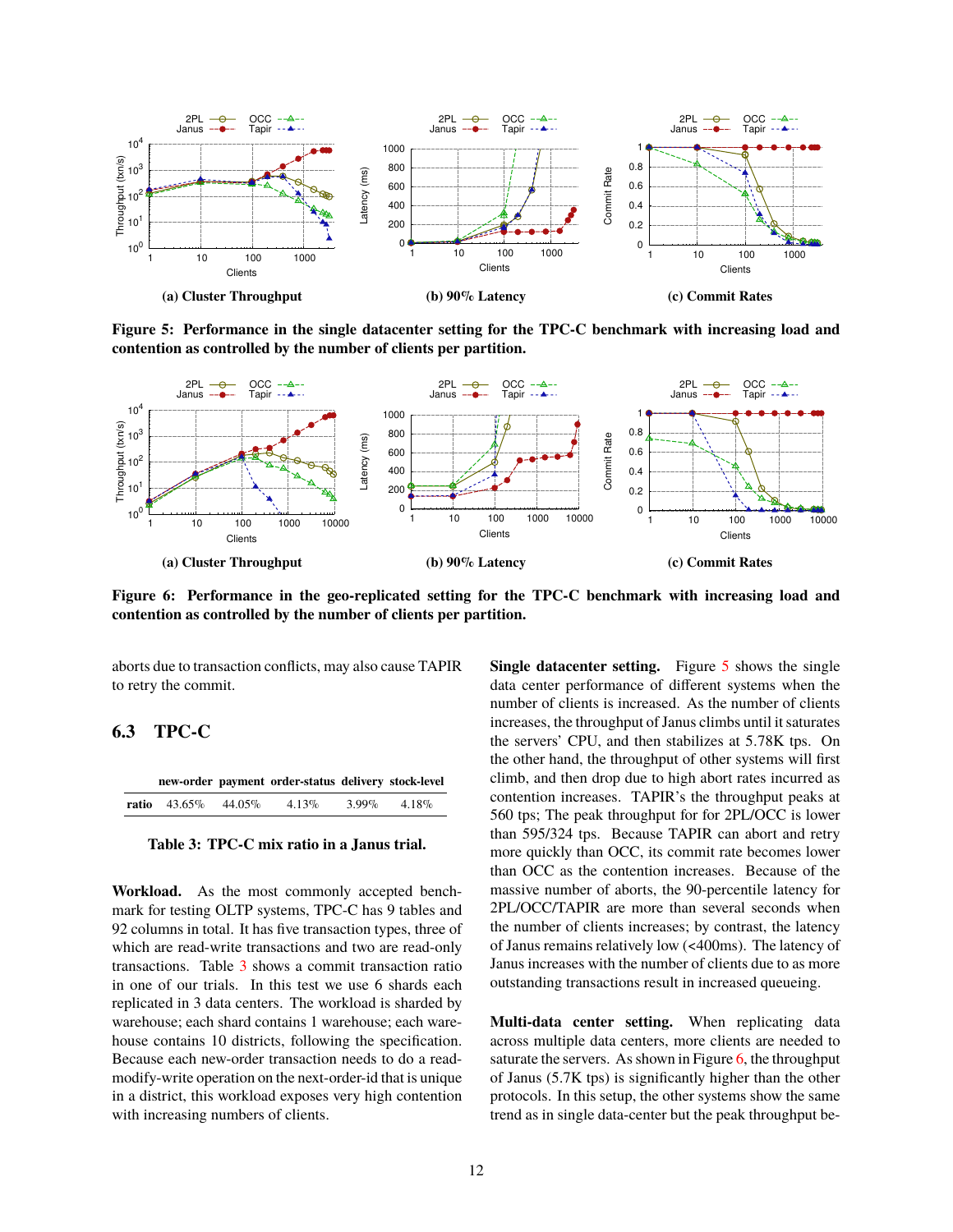comes lower because the amount of contention increases dramatically with increased number of clients. TAPIR's commit rate is lower than OCC's when there are  $\geq 100$ clients because the wide-area setting leads to more aborts for its inconsistent replication.

Figure [6b](#page-11-2) shows the 90-percentile latency. When the number of clients is  $\leq$  100, the experiments use only a single client machine located in the Oregon data center. When the number of clients > 100, the clients are spread across all three data centers. As seen in Figure [6b,](#page-11-2) when the contention is low (<10 clients), the latency of TAPIR and Janus is low (less than 150ms) because both protocols can commit in one cross-data center roundtrip from Oregon. By contrast, the latency of 2PL/OCC is much more (230ms) as their commits require 2 cross data center roundtrips. In our experiments, all leaders of the underlying MultiPaxos happen to be co-located in the same data center as the clients. Thus, 2PL/OCC both require only one cross-data center roundtrip to complete the 2PC prepare phase and another roundtrip for the commit phase as our implementation of 2PL/OCC only returns to clients after the commit to reduce contention. As contention rises due to increased number of clients, the 90-percentile latency of 2PL/OCC/TAPIR increases quickly to tens of seconds. The latency of Janus also rises due to increased overhead in graph exchange and computation at higher levels of contention. Nevertheless, Janus achieves a decent 90-percentile latency (<900ms) as the number of clients increases to 10,000.

# **7 Related Work**

We review related work in fault-tolerant replication, georeplication, and concurrency control.

Fault-tolerant replication. The replicated state machine (RSM) approach [\[17,](#page-14-18) [38\]](#page-14-19) enables multiple machines to maintain the same state through deterministic execution of the same commands and can be used to mask the failure of individual machines. Paxos [\[18\]](#page-14-20) and viewstamped replication  $[24, 33]$  $[24, 33]$  $[24, 33]$  showed it was possible to implement RSMs that are always safe and remain live when *f* or fewer out of  $2f + 1$  total machines fail. Paxos and viewstamped replication solve consensus for the series of commands the RSM executes. Fast Paxos [\[21\]](#page-14-16) reduced the latency for consensus by having client send commands directly to replicas instead of a through a distinguished proposer. Generalized Paxos [\[20\]](#page-14-10) builds on Fast Paxos by further enabling commands to commit out of order when they do not interfere, i.e., conflict. Janus uses this insight from Generalized Paxos to avoid specifying an order for non-conflicting transactions.

Mencius [\[29\]](#page-14-22) showed how to reach consensus with low latency under low load and high throughput under high load in a geo-replicated setting by efficiently roundrobining leader duties between replicas. Speculative Paxos [\[36\]](#page-14-23) can achieve consensus in a single round trip by exploiting a co-designed datacenter network for consistent ordering. EPaxos [\[30\]](#page-14-11) is the consensus protocol most related to our work. EPaxos builds on Mencius, Fast Paxos, and Generalized Paxos to achieve (near-)optimal commit latency in the wide-area, high throughput, and tolerance to slow nodes. EPaxos's use of dependency graphs to dynamically order commands based on their arrival order at different replicas inspired Janus's dependency tracking for replication.

Janus addresses a different problem than RSM because it provides fault tolerance and scalability to many shards. RSMs are designed to replicate a single shard and when used across shards they are still limited to the throughput of a single machine.

**Geo-replication.** Many recent systems have been designed for the geo-replicated setting with varying degrees of consistency guarantees and transaction support. Dynamo [\[11\]](#page-13-8), PNUTS [\[8\]](#page-13-9), and TAO [\[6\]](#page-13-10) provide eventual consistency and avoid wide-area messages for most operations. COPS [\[26\]](#page-14-12) and Eiger [\[27\]](#page-14-24) provide causal consistency, read-only transactions, and Eiger provides writeonly transactions while always avoiding wide-area mes-sages. Walter [\[39\]](#page-14-25) and Lynx [\[52\]](#page-15-4) often avoid wide-area messages and provide general transactions with parallel snapshot isolation and serializability respectively. All of these systems will typically provide lower latency than Janus because they made a different choice in the funda-mental trade off between latency and consistency [\[5,](#page-13-11) [23\]](#page-14-26). Janus is on the other side of that divide and provides strict serializability and general transactions.

**Concurrency control.** Fault tolerant, scalable systems typically layer a concurrency control protocol on top of a replication protocol. Sinfonia [\[3\]](#page-13-12) piggybacks OCC into 2PC over primary-backup replication. Percolator  $\lceil 35 \rceil$ also uses OCC over primary-backup replication. Spanner [\[9\]](#page-13-0) uses 2PL with wound wait over Multi-Paxos and inspired our 2PL experimental baseline.

CLOCC [\[2,](#page-13-13) [25\]](#page-14-27) using fine-grained optimistic concurrency control using loosely synchronized clocks over viewstamped replication. Granola [\[10\]](#page-13-14) is optimized for single shard transactions, but also includes a global transaction protocol that uses a custom 2PC over viewstamped replication. Calvin [\[42\]](#page-14-28) uses a sequencing layer and 2PL over Paxos. Salt [\[47\]](#page-15-5) is a concurrency control protocol for mixing acid and base transactions that inherits MySQL Cluster's chain replication [\[44\]](#page-14-29). Salt's successor, Callas, introduces modular concurrency control [\[48\]](#page-15-6) that enables different types of concurrency control for different parts of a workload.

Replicated Commit [\[28\]](#page-14-13) executes Paxos over 2PC in-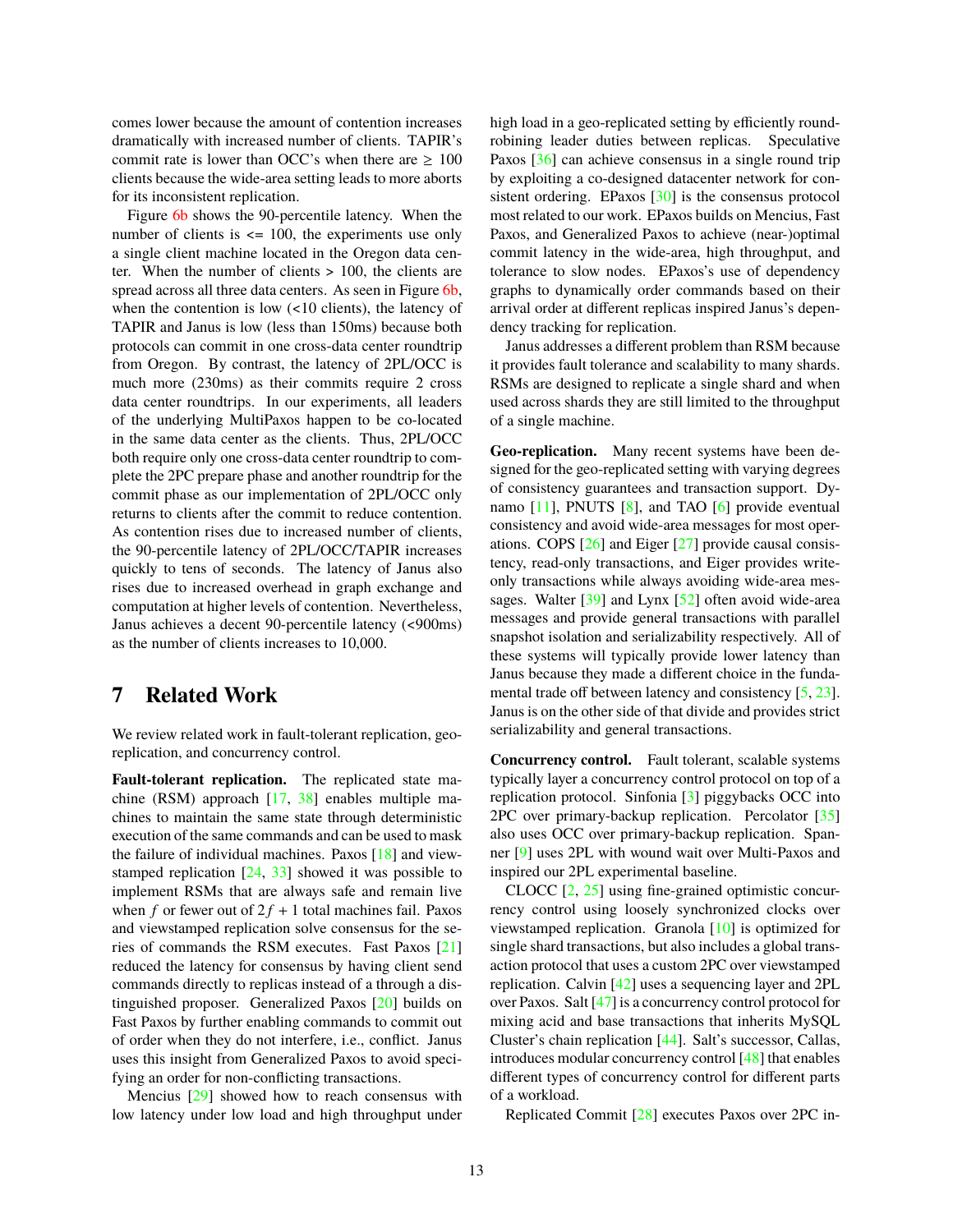stead of the typical 2PC over Paxos to reduce wide-area messages. Rococo [\[31\]](#page-14-7) is a dependency graph based concurrency control protocol over Paxos that avoids aborts by reordering conflicting transactions. Rococo's protocol inspired our use of dependency tracking for concurrency control. All of these systems layer a concurrency control protocol over a separate replication protocol, which incurs coordination twice in serial.

MDCC  $[16]$  and TAPIR  $[49, 50, 51]$  $[49, 50, 51]$  $[49, 50, 51]$  $[49, 50, 51]$  $[49, 50, 51]$  are the most related systems and we have discussed them extensively throughout the paper. Their fast fault tolerant transaction commits under low contention inspired us to work on fast commits under all levels of contention, which is our biggest distinction from them.

## **8 Conclusion**

We presented the design, implementation, and evaluation of Janus, a new protocol for fault tolerant distributed transactions that are one-shot and written as stored procedures. The key insight behind Janus is that the coordination required for concurrency control and consensus is highly similar. We exploit this insight by tracking conflicting arrival orders of both different transactions across shards and the same transaction within a shard using a single dependency graph. This enables Janus to commit in a single round trip when there is no contention. When there is contention Janus is able to commit by having all shards of a transaction reach consensus on its dependencies and then breaking cycles through deterministic reordering before execution. This enables Janus to provide higher throughput and lower latency than the state of the art when workloads have moderate to high skew, are geo-replicated, and are realistically complex.

#### **Acknowledgments**

The work is supported by NSF grants CNS-1514422 and CNS-1218117 as well as AFOSR grant FA9550-15-1- 0302. Lamont Nelson is also supported by an NSF graduate fellowship. We thank Michael Walfish for helping us clarify the design of Janus and Frank Dabek for reading an early draft. We thank our shepherd, Dan Ports, and the anonymous reviewers of the OSDI program committee for their helpful comments.

# **References**

- <span id="page-13-6"></span>[1] TPC-C Benchmark. <http://www.tpc.org/tpcc/>.
- <span id="page-13-13"></span>[2] A. Adya, R. Gruber, B. Liskov, and U. Maheshwari. Efficient optimistic concurrency control using loosely syn-

chronized clocks. In *Proceedings of ACM International Conference on Management of Data (SIGMOD)*, 1995.

- <span id="page-13-12"></span>[3] M. K. Aguilera, A. Merchant, M. Shah, A. Veitch, and C. Karamanolis. Sinfonia: a new paradigm for building scalable distributed systems. In *Proceedings of ACM Symposium on Operating Systems Principles (SOSP)*, 2007.
- <span id="page-13-7"></span>[4] Amazon. Cross-Region Replication Using DynamoDB Streams. [http://docs.aws.amazon.com/](http://docs.aws.amazon.com/amazondynamodb/latest/developerguide/Streams.CrossRegionRepl.html) [amazondynamodb/latest/developerguide/](http://docs.aws.amazon.com/amazondynamodb/latest/developerguide/Streams.CrossRegionRepl.html) [Streams.CrossRegionRepl.html](http://docs.aws.amazon.com/amazondynamodb/latest/developerguide/Streams.CrossRegionRepl.html), 2016.
- <span id="page-13-11"></span>[5] H. Attiya and J. L. Welch. Sequential consistency versus linearizability. *ACM Transactions on Computer Systems (TOCS)*, 12(2), 1994.
- <span id="page-13-10"></span>[6] N. Bronson, Z. Amsden, G. Cabrera, P. Chakka, P. Dimov, H. Ding, J. Ferris, A. Giardullo, S. Kulkarni, H. Li, M. Marchukov, D. Petrov, L. Puzar, Y. J. Song, and V. Venkataramani. TAO: Facebook's distributed data store for the social graph. In *Proceedings of USENIX Conference on Annual Technical Conference (ATC)*, 2013.
- <span id="page-13-1"></span>[7] F. Chang, J. Dean, S. Ghemawat, W. C. Hsieh, D. A. Wallach, M. Burrows, T. Chandra, A. Fikes, and R. E. Gruber. Bigtable: A distributed storage system for structured data. In *Proceedings of USENIX Symposium on Opearting Systems Design and Implementation (OSDI)*, 2006.
- <span id="page-13-9"></span>[8] B. F. Cooper, R. Ramakrishnan, U. Srivastava, A. Silberstein, P. Bohannon, H.-A. Jacobsen, N. Puz, D. Weaver, and R. Yerneni. PNUTS: Yahoo!'s hosted data serving platform. *Proceedings of International Conference on Very Large Data Bases (VLDB)*, 2008.
- <span id="page-13-0"></span>[9] J. C. Corbett, J. Dean, M. Epstein, A. Fikes, C. Frost, J. Furman, S. Ghemawat, A. Gubarev, C. Heiser, P. Hochschild, et al. Spanner: Google's globally distributed database. In *Proceedings of USENIX Symposium on Opearting Systems Design and Implementation (OSDI)*, 2012.
- <span id="page-13-14"></span>[10] J. Cowling and B. Liskov. Granola: low-overhead distributed transaction coordination. In *Proceedings of USENIX Conference on Annual Technical Conference (ATC)*, 2012.
- <span id="page-13-8"></span>[11] G. DeCandia, D. Hastorun, M. Jampani, G. Kakulapati, A. Lakshman, A. Pilchin, S. Sivasubramanian, P. Vosshall, and W. Vogels. Dynamo: Amazon's highly available keyvalue store. In *Proceedings of ACM Symposium on Operating Systems Principles (SOSP)*, 2007.
- <span id="page-13-3"></span>[12] H. Garcia-Molina and K. Salem. Main memory database systems: An overview. *Knowledge and Data Engineering, IEEE Transactions on*, 4(6):509–516, 1992.
- <span id="page-13-4"></span>[13] H. Garcia-Molina, R. J. Lipton, and J. Valdes. A massive memory machine. *Computers, IEEE Transactions on*, 100 (5):391–399, 1984.
- <span id="page-13-2"></span>[14] M. P. Herlihy and J. M. Wing. Linearizability: A correctness condition for concurrent objects. *ACM Transactions on Programming Languages and Systems (TOPLAS)*, 12 (3):463–492, 1990.
- <span id="page-13-5"></span>[15] R. Kallman, H. Kimura, J. Natkins, A. Pavlo, A. Rasin, S. Zdonik, E. P. Jones, S. Madden, M. Stonebraker,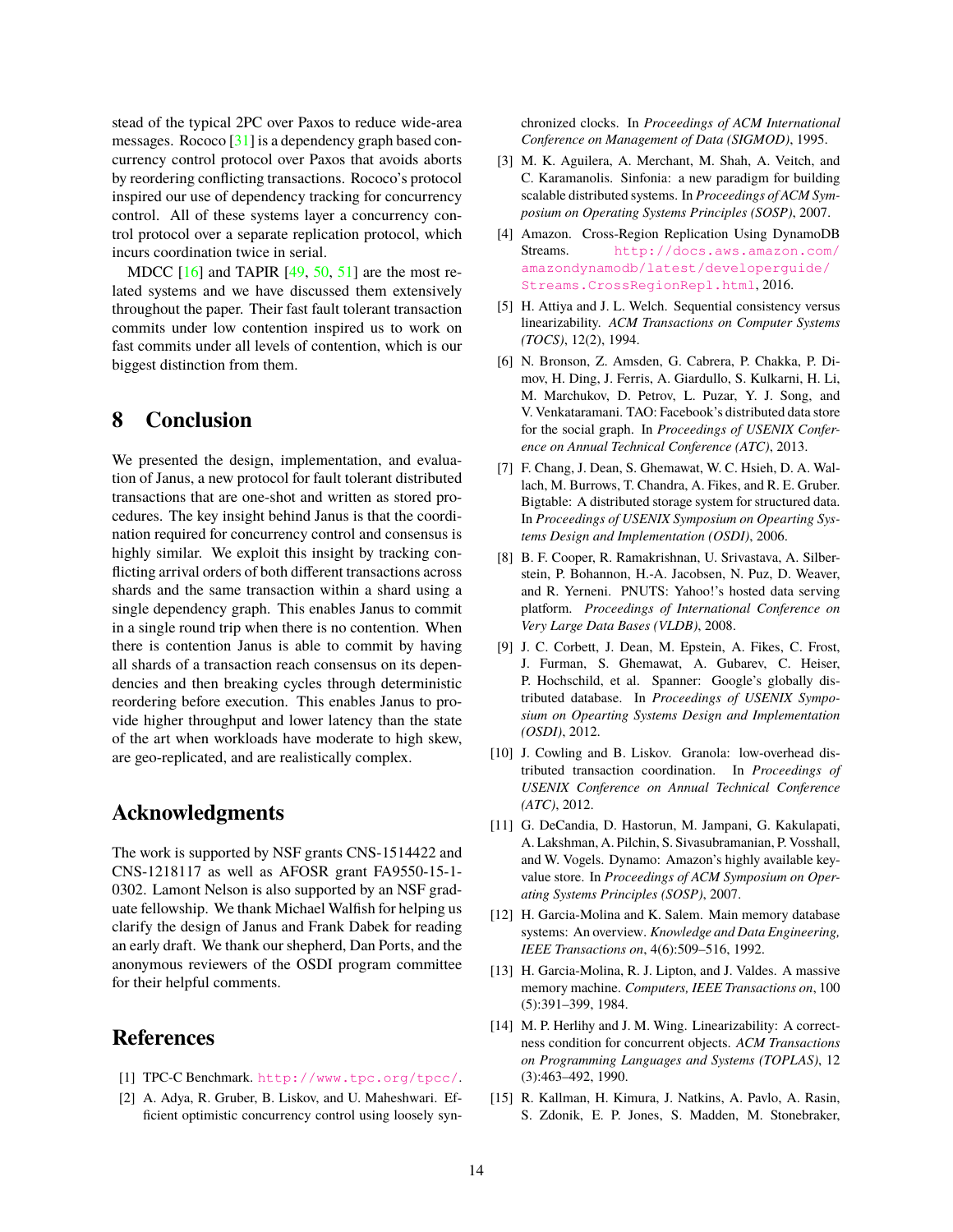Y. Zhang, et al. H-store: a high-performance, distributed main memory transaction processing system. In *Proceedings of International Conference on Very Large Data Bases (VLDB)*, 2008.

- <span id="page-14-0"></span>[16] T. Kraska, G. Pang, M. J. Franklin, S. Madden, and A. Fekete. MDCC: Multi-data center consistency. In *Proceedings of ACM European Conference on Computer Systems (EuroSys)*, 2013.
- <span id="page-14-18"></span>[17] L. Lamport. Time, clocks, and the ordering of events in a distributed system. *Commun. ACM*, 1978.
- <span id="page-14-20"></span>[18] L. Lamport. The part-time parliament. *ACM Transactions on Computer Systems (TOCS)*, 16(2):133–169, 1998.
- <span id="page-14-1"></span>[19] L. Lamport. Paxos made simple. *ACM Sigact News*, 32 (4):18–25, 2001.
- <span id="page-14-10"></span>[20] L. Lamport. Generalized consensus and Paxos. Technical report, Technical Report MSR-TR-2005-33, Microsoft Research, 2005.
- <span id="page-14-16"></span>[21] L. Lamport. Fast Paxos. *Distributed Computing*, 19(2): 79–103, October 2006.
- <span id="page-14-6"></span>[22] K. Li and J. F. Naughton. Multiprocessor main memory transaction processing. In *Proceedings of the first international symposium on Databases in parallel and distributed systems*, 2000.
- <span id="page-14-26"></span>[23] R. J. Lipton and J. S. Sandberg. PRAM: A scalable shared memory. Technical Report TR-180-88, Princeton Univ., Dept. Comp. Sci., 1988.
- <span id="page-14-21"></span>[24] B. Liskov and J. Cowling. Viewstamped replication revisited. Technical report, MIT-CSAIL-TR-2012-021, MIT, 2012.
- <span id="page-14-27"></span>[25] B. Liskov, M. Castro, L. Shrira, and A. Adya. Providing persistent objects in distributed systems. In *ECOOP*, 1999.
- <span id="page-14-12"></span>[26] W. Lloyd, M. J. Freedman, M. Kaminsky, and D. G. Andersen. Don't settle for eventual: scalable causal consistency for wide-area storage with COPS. In *Proceedings of ACM Symposium on Operating Systems Principles (SOSP)*, 2011.
- <span id="page-14-24"></span>[27] W. Lloyd, M. J. Freedman, M. Kaminsky, and D. G. Andersen. Stronger semantics for low-latency geo-replicated storage. In *Proceedings of USENIX Conference on Networked Systems Design and Implementation (NSDI)*, 2013.
- <span id="page-14-13"></span>[28] H. Mahmoud, F. Nawab, A. Pucher, D. Agrawal, and A. El Abbadi. Low-latency multi-datacenter databases using replicated commit. In *Proceedings of International Conference on Very Large Data Bases (VLDB)*, 2013.
- <span id="page-14-22"></span>[29] Y. Mao, F. P. Junqueira, and K. Marzullo. Mencius: building efficient replicated state machines for wans. In *Proceedings of USENIX Symposium on Opearting Systems Design and Implementation (OSDI)*, 2008.
- <span id="page-14-11"></span>[30] I. Moraru, D. G. Andersen, and M. Kaminsky. There is more consensus in egalitarian parliaments. In *Proceedings of ACM Symposium on Operating Systems Principles (SOSP)*, 2013.
- <span id="page-14-7"></span>[31] S. Mu, Y. Cui, Y. Zhang, W. Lloyd, and J. Li. Extracting more concurrency from distributed transactions. In *Pro-*

*ceedings of USENIX Symposium on Opearting Systems Design and Implementation (OSDI)*, 2014.

- <span id="page-14-15"></span>[32] S. Mu, L. Nelson, , W. Lloyd, and J. Li. Consolidating concurrency control and consensus for commits under conflicts. Technical Report TR2016-983, New York University, Courant Institute of Mathematical Sciences, 2016.
- <span id="page-14-2"></span>[33] B. M. Oki and B. H. Liskov. Viewstamped replication: A new primary copy method to support highly-available distributed systems. In *Proceedings of ACM Symposium on Principles of Distributed Computing (PODC)*, 1988.
- <span id="page-14-4"></span>[34] C. H. Papadimitriou. The serializability of concurrent database updates. *Journal of the ACM*, 26(4), 1979.
- <span id="page-14-3"></span>[35] D. Peng and F. Dabek. Large-scale incremental processing using distributed transactions and notifications. In *Proceedings of USENIX Symposium on Opearting Systems Design and Implementation (OSDI)*, 2010.
- <span id="page-14-23"></span>[36] D. R. Ports, J. Li, V. Liu, N. K. Sharma, and A. Krishnamurthy. Designing distributed systems using approximate synchrony in data center networks. In *Proceedings of USENIX Conference on Networked Systems Design and Implementation (NSDI)*, 2015.
- <span id="page-14-17"></span>[37] D. J. Rosenkrantz, R. E. Stearns, and P. M. Lewis II. System level concurrency control for distributed database systems. *ACM Transactions on Database Systems (TODS)*, 3(2):178–198, 1978.
- <span id="page-14-19"></span>[38] F. B. Schneider. Implementing fault-tolerant services using the state machine approach: a tutorial. *ACM Computer Surveys*, 22(4), Dec. 1990.
- <span id="page-14-25"></span>[39] Y. Sovran, R. Power, M. K. Aguilera, and J. Li. Transactional storage for geo-replicated systems. In *Proceedings of ACM Symposium on Operating Systems Principles (SOSP)*, 2011.
- <span id="page-14-8"></span>[40] M. Stonebraker, S. Madden, D. J. Abadi, S. Harizopoulos, N. Hachem, and P. Helland. The end of an architectural era:(it's time for a complete rewrite). In *Proceedings of International Conference on Very Large Data Bases (VLDB)*, 2007.
- <span id="page-14-14"></span>[41] A. Thomson and D. J. Abadi. The case for determinism in database systems. In *Proceedings of International Conference on Very Large Data Bases (VLDB)*, 2010.
- <span id="page-14-28"></span>[42] A. Thomson, T. Diamond, S.-C. Weng, K. Ren, P. Shao, and D. J. Abadi. Calvin: fast distributed transactions for partitioned database systems. In *Proceedings of ACM International Conference on Management of Data (SIG-MOD)*, 2012.
- <span id="page-14-9"></span>[43] S. Tu, W. Zheng, E. Kohler, B. Liskov, and S. Madden. Speedy transactions in multicore in-memory databases. In *Proceedings of ACM Symposium on Operating Systems Principles (SOSP)*, 2013.
- <span id="page-14-29"></span>[44] R. van Renesse and F. B. Schneider. Chain replication for supporting high throughput and availability. In *Proceedings of USENIX Symposium on Opearting Systems Design and Implementation (OSDI)*, 2004.
- <span id="page-14-5"></span>[45] G. Weikum and G. Vossen. *Transactional Information Systems: Theory, Algorithms, and the Practice of Concurrency Control and Recovery*. Morgan Kaufmann, 2001.